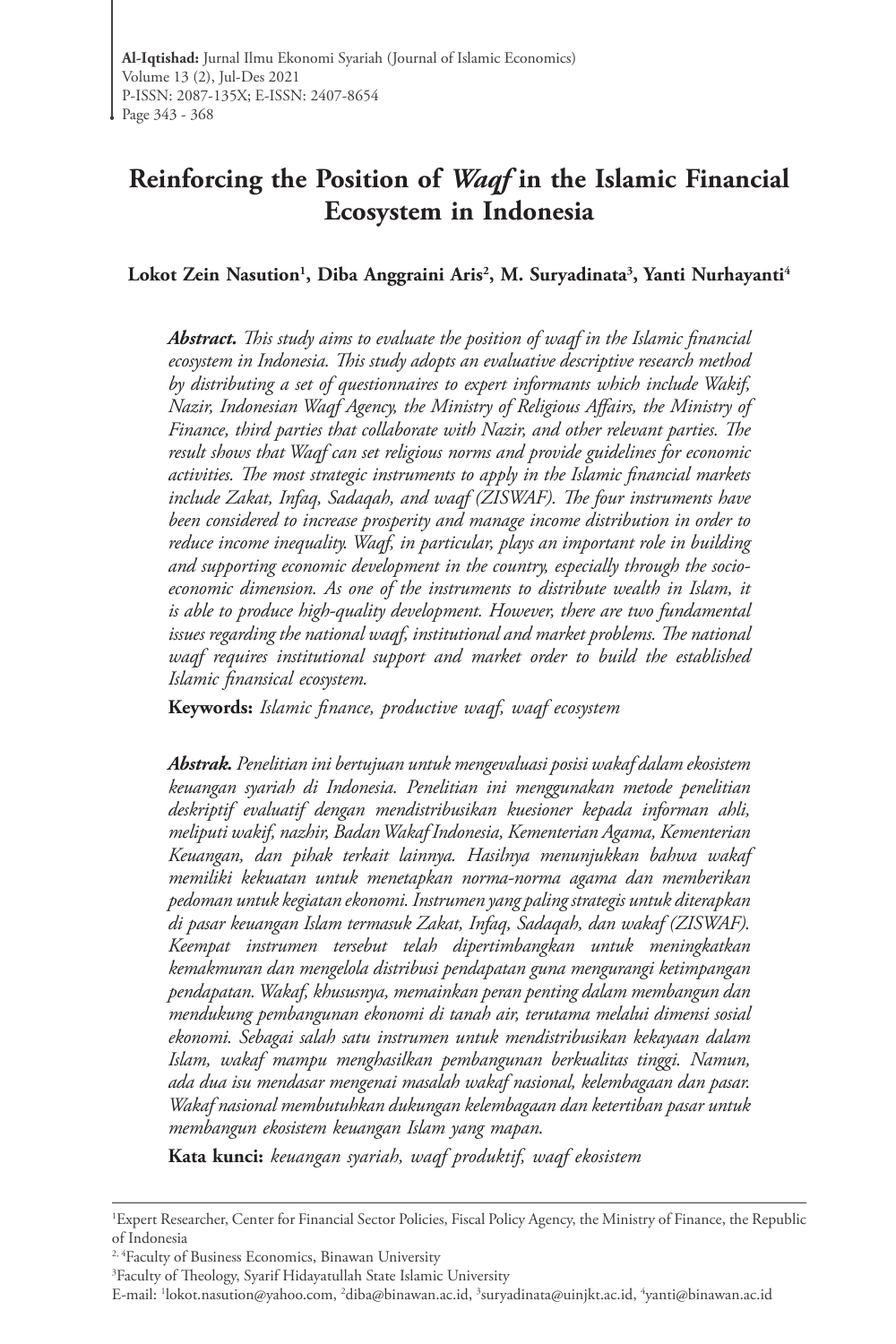## **Introduction**

The Islamic financial system has increasingly played a crucial role in domestic and global economies (Tahiri Jouti, 2019). Several countries have finally acknowledged that Islamic financial products are proven to have more advantages, one of which is the principles of economic justice. Such a system can combine business orientations and ethical values (Darwanto et al., 2019). Here, the principles of economic justice include fair and proportional profit sharing, safe and reliable financial management, and the principles of contracts. Some experts consider the natures of Islamic financial products are more able to produce incentives for efficient resource allocation than conventional financial products (Ahmed, 2014). Iman & Mohammad (2017) even argue that the Islamic financial products fall into the category of instruments that have a double impact on economic growth, financial system inclusiveness, and economic stability. Another advantage is the social security instrument to meet the following aspects: (i) the basic needs of the poor; (ii) the economic cycle; and (iii) encouragement on the productive use of idle funds.

In a broader sense, the Islamic financial products are classified into four *muamalah* domains: Zakat, Infaq, Shadaqah, and Waqf or also known as ZISWAF. Here, one of the domains with great potential is waqf, despite its management requiring improvement. It is an activity of transferring private property rights (movable and immovable properties) to the property of an entity that brings benefits to the community (Musari, 2017). According to Khalfan (2014), it serves four functions: (i) economic function; (ii) social function; (iii) *ibadah* (worship) function; and (iv) moral function. Running the waqf in a more productive way may results in multiple impacts for economic, social and environmental interests. It also becomes a source of financial development to reduce the government fiscal burden, mainly resulted from social welfare, subsidies, infrastructure development, and incentives for economic activities. Article 5 of the Law Number 41/2004 on Waqf mentions it serves to realize the economic potential and benefits of waqf property for worship purposes and promoting public welfare.

Unfortunately, the waqf potentials have not optimally been applied in Indonesia. For this reason, it has not shown any significant impact on the economy. Fitri & Wilantoro (2018) mentions the issue concerning the waqf in the country is closely related to unideal distribution management. Practically, the potential for people to hand over waqf properties or assets is significantly voluminous. However, the properties are not properly distributed due to the incapability of *Nazhir* (waqf organizer) to professionally manage them. (Fitri & Wilantoro, 2018). Here, the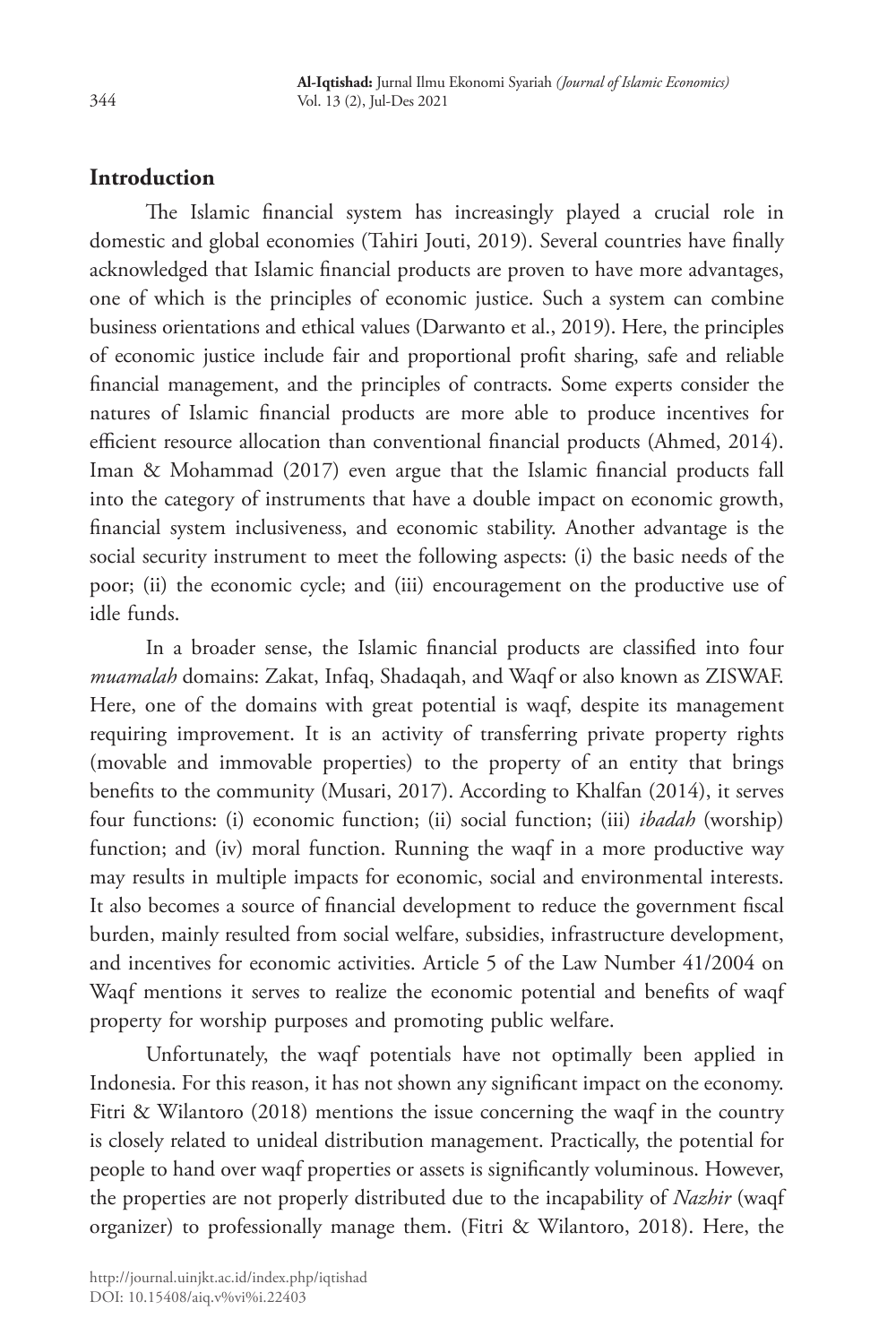*Nazhir* cannot mobilize the high potential of people willing to transfer their waqf properties. In the meantime, the Government does not own a concrete strategy to collect movable properties in particular. Regarding the immovable properties, the *Badan Wakaf Indonesia*/BWI (herein referred to as Indonesian Waqf Agency/IWA) has recorded the data on waqf land, but sadly it is not productively organized.

Many researchers, including Muntaqo (2015) and Fitri & Wilantoro (2018) have claimed that most of the issues on waqf governance in Indonesia circle around the uncertain position of waqf in the Islamic financial ecosystem. Here, such an ecosystem means a reciprocal environment surrounding the running of the Islamic financial system in terms of regulation, demand and supply (Ahyar, 2020). Among the three aspects, regulation is seen as the primary source of the issue in the developmental delay of waqf. Until now, only two regulators have shown interest in waqf development, the Ministry of Religious Affairs and the Ministry of Finance. The Ministry of Religious Affairs, for instance, has made an effort by implementing *muamalah* (commercial and civil acts or dealings under Islamic law) regarding waqf properties. In the meantime, the Ministry of Finance has shown its interest by improving the financial sector, one of which comes from the waqf properties.

For this reason, the position of waqf in the Islamic financial ecosystem is said to be uncertain, which consequently causes its development strategy at the policy level to not properly work. As it serves as an instrument supporting *sukuk,* it is included under the Indonesia Stock Exchange (IDX) regulation, which the Financial Services Authority supervises. Such an issue has been circling and has not received attention from any parties. This, in turn, has become a source of issue for the developmental delay in waqf strategies which require cross-sectoral innovation.

In the global context, Abdul Latif et al. (2018) mention that the root cause of the developmental delay is the uncertainty of regulators in intervening in the waqf policies. In fact, the inter-ministerial interests have caused the policies to be unclear. The study conducted by Iman & Mohammad (2017) points out the position of waqf in the Islamic financial ecosystem is uncertain due to its nature and relationship with various *muamalah* domains, including social, trading, and financial domains. In addition, Shukri et al. (2019) have also discovered that the developmental delay in several countries is mainly affected by a dependent policy and uncertainty in the main or dominating authorities that manage the waqf market. To that end, including waqf segment in the Islamic financial ecosystem is necessary. According to Ahmed (2014), reinforcing the position of financial instruments plays a crucial role in building developmental efficiency and effectiveness, especially in terms of institutional governance.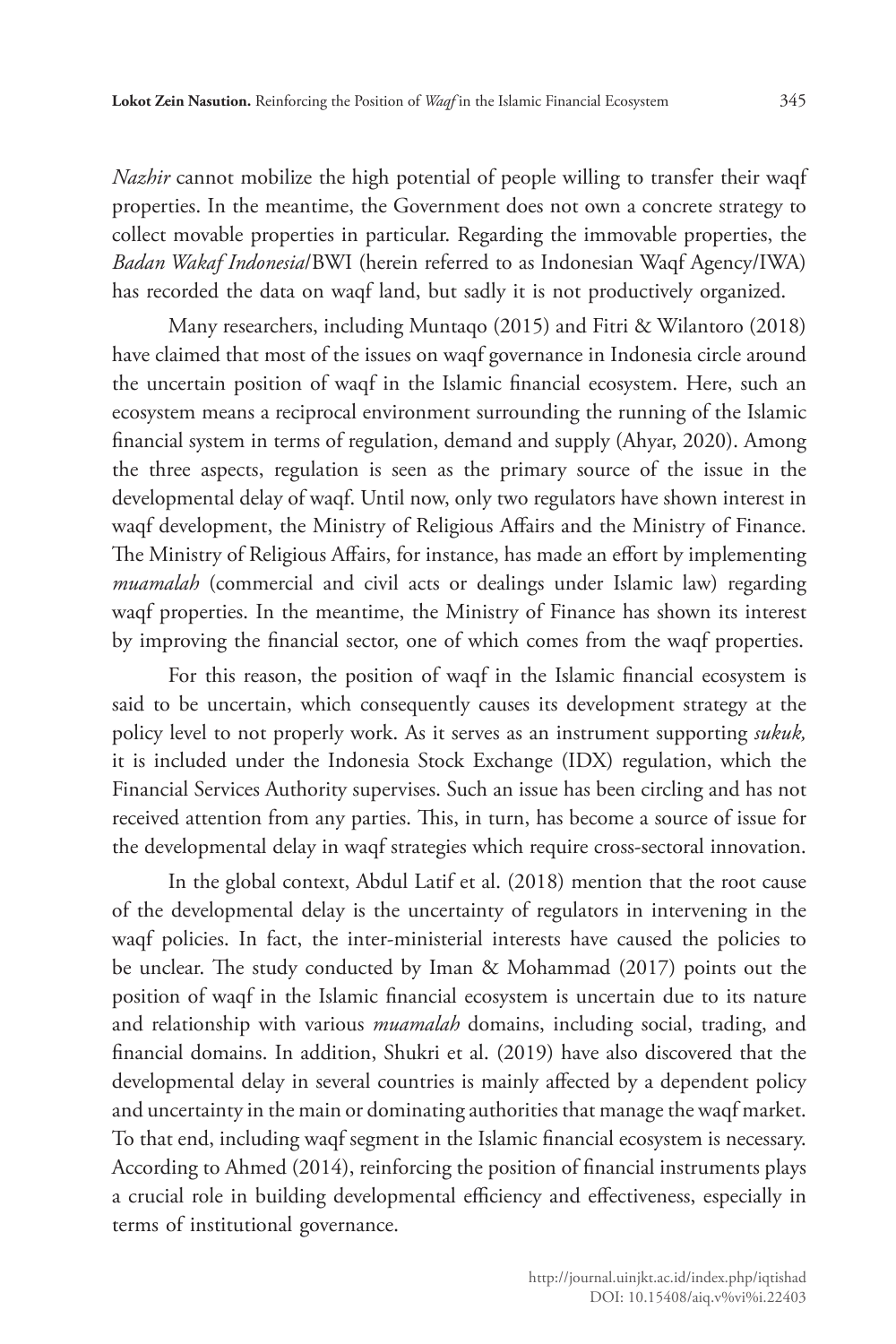In view of the above description, this study aims at responding to the challenges in reinforcing the position of waqf in the Islamic financial ecosystem. In the future, the waqf is socially oriented and has the potential to accelerate the growth of the Islamic financial markets. Therefore, a strategy to integrate waqf and the Islamic financial markets is essential. Such reinforcement is needed to accelerate the waqf developmental strategy running at a slow speed. It mainly focuses on achieving the following three objectives: (i) strengthening the roles and functions of Nazhir in building productive waqf governance; (ii) reviewing the duties and roles of Indonesian Waqf Agency/IWA which can meet the demands for innovation in productive waqf governance; and (iii) formulating a strategy to reinforce the position of waqf in the Islamic financial ecosystem, which is seen from the waqf regulator at the ministry level, IWA and Nazhir governance. Referring to the background and objectives, this study is considered essential to conduct.

## **Theoretical Foundation**

### **Islamic Financial Ecosystem**

In theory, the Islamic financial ecosystem is similar to the conventional financial ecosystem. It is a macro-environment that surrounds the running of the financial system, which is shaped by regulation, demand, and offer. The financial system referred to here is a collection of institutions, markets and regulations in which their activities include securities trading, interest rate setting, and transactions in financial services (Tahiri Jouti, 2019). According to Antara et al. (2016), the financial system usually consists of four activity orientations: (i) making efforts in increasing the financial industry; (ii) narrowing the gap between the regulatory and supervisory financial services sector; (iii) creating digital transformation of the financial services sector; and (iv) providing access to finance and encouraging the reinforcement in the application of market conduct and consumer protection. In the meantime, the Islamic financial ecosystem involves many actors in the Islamic financial sector, whose operations are in line with the sharia principles. The application of sharia principles in the financial sector in Indonesia refers to the Islamic teachings set by the National Sharia Council within the Indonesian Ulema Council.

Despite the fact that the Islamic financial system resembles the conventional financial system in general, there are fundamental differences between the two. It applies the Sharia principles in every market activity, including products and transaction mechanisms. Here, the principles originate from the highest law in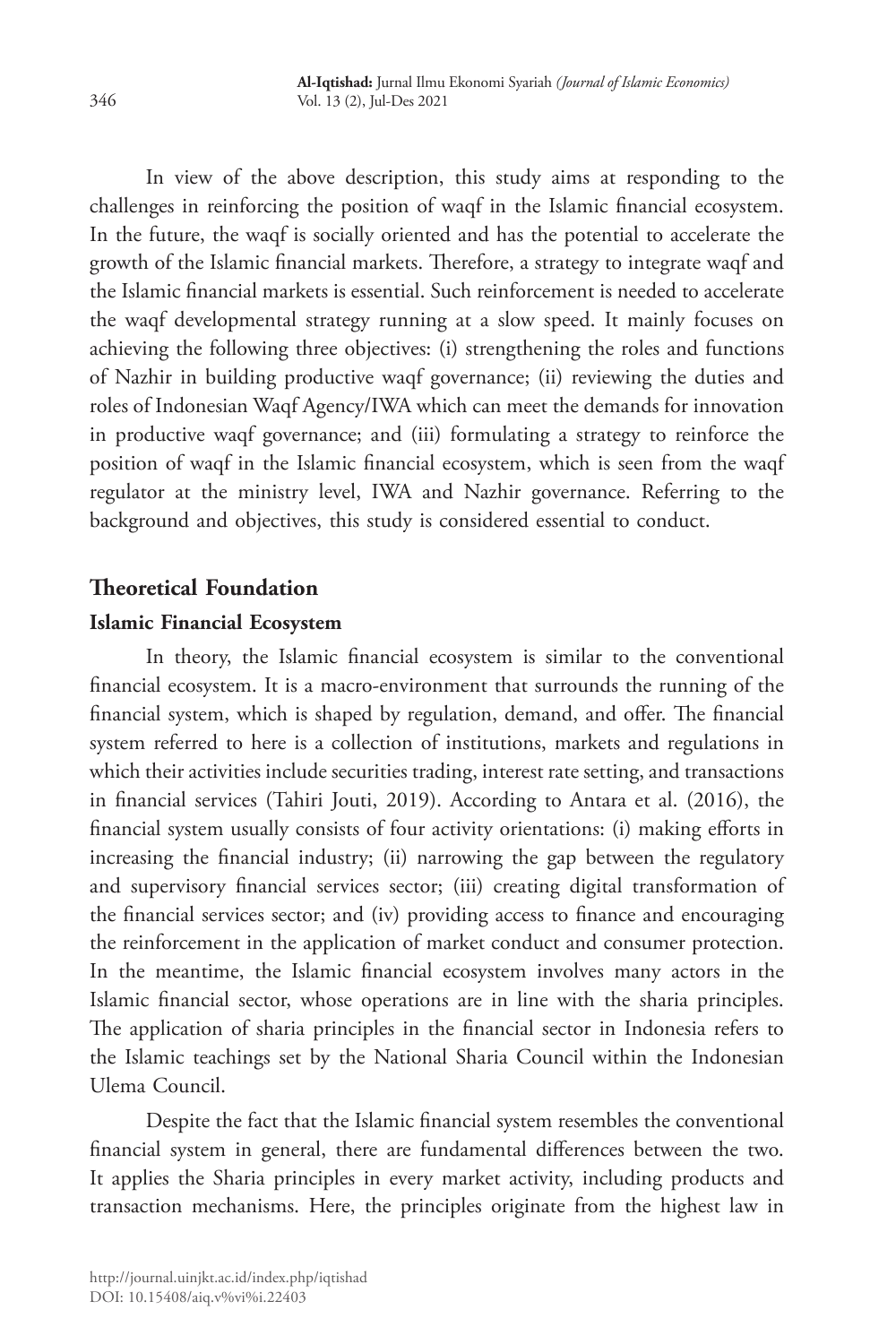Islam, the Qur'an and Hadith. Departing from these two sources of law, Muslim scholars have interpreted what is then referred to as *fiqh* (Islamic jurisprudence). One of the topics in this discipline is *muamalah*, which is the relationship between humans. A common concept in *fiqh muamalah* is "*all forms of muamalah are basically applicable unless a solid proof comes to forbid them*". The Islamic financial markets in Indonesia are subject to this concept, in the way that all activities in the markets are considered as economic activities, including *muamalah* activities.

The Islamic financial ecosystem is inseparable from financial regulators and actors. The financial regulators, for instance, play a crucial role considering the Islamic financial ecosystem consists of a collection of institutions, markets, statutory provisions, and techniques by which financial instruments are transacted and financial services are produced and offered. This requires strict and compatible regulations in the way the regulators have a central position to guarantee or ensure that the financial activities comply with the sharia principles. In addition, the regulators also take a significant part in making policies that can help accelerate the growth of Islamic finance, which has been running at a slow speed. Like the conventional financial system, the smooth flow of funds which brings together supply and demand by involving the financial actors is the determining factor to achieve the Islamic financial system set by the capacity of the regulators (Mansori et al. 2015).

#### **The Concept of Waqf**

The word *waqf* (plural *awqaf*) derives from the word *waqafa* in Arabic, which means to come to a stop or *a standstill* in English (Fitri & Wilantoro, 2018). The word "stop or standstill" is defined as an act of stopping the use of a property or an asset which is usually used for sale and purchase and turning the use for charity purpose. In theory, waqf means an act of charity, in the way waqf actors donate their properties for socio-religious purposes without intending to take them back. Rahman (2009) says it is a property utilized for the common good and benefit and has been fully handed over by those who donate it (Waqif) to the organizer (Nazhir). In another sense, it is said to give benefits in the present and future time. Waqf is a social activity highly recommended for Muslims because its reward in terms of endless deeds will continue even when the donor has passed away (Ridwan, 2012). In short, the meaning of waqf is to provide or distribute the benefits of an object for public interest.

Waqf is property in which its rights are withheld and not entitled to sale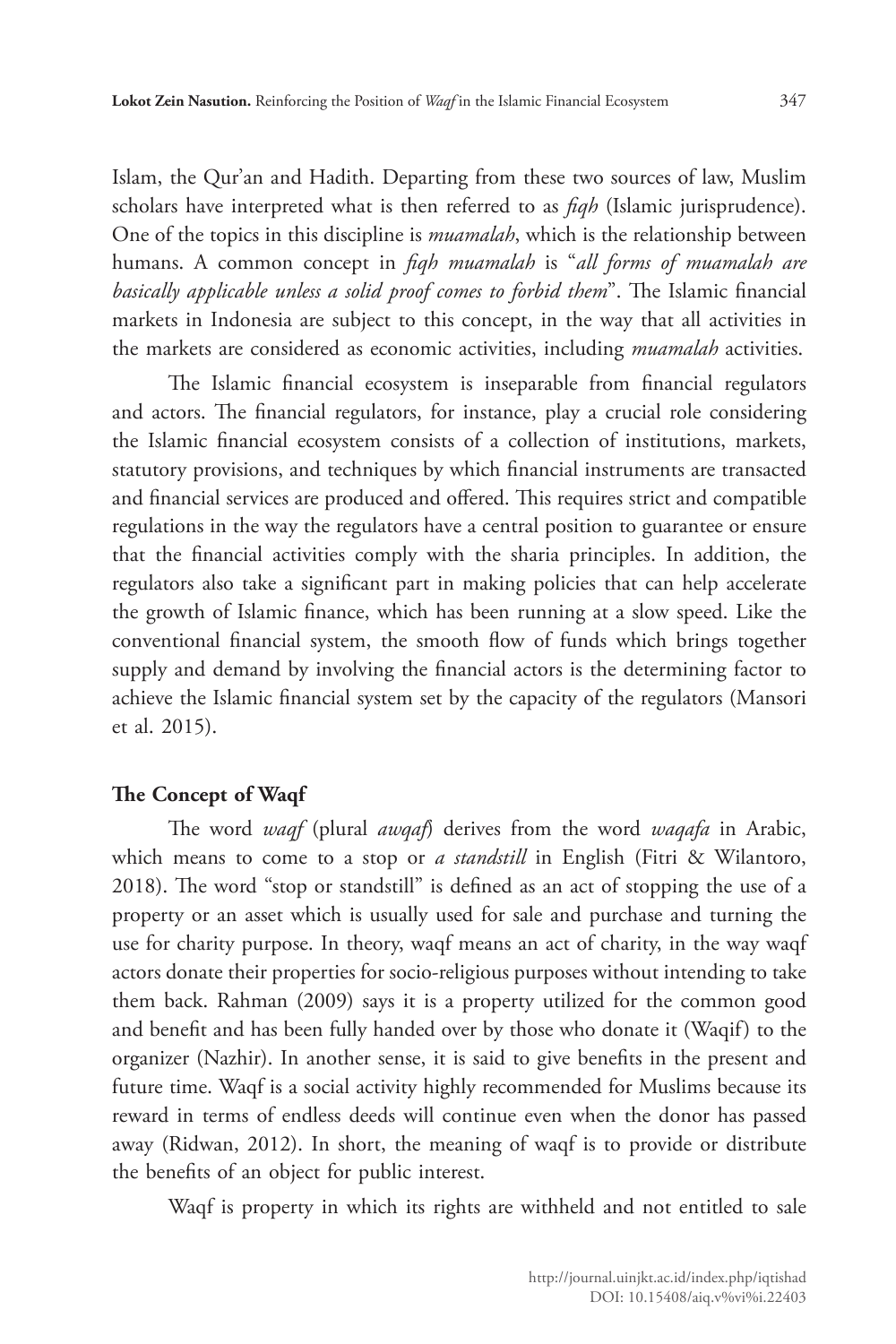and purchase or inheritance, but for good use to public facilities. The activities resulting from it are regarded as *shadaqah jariyah*, donating owned properties for public interest. The properties here cannot be reduced in value, sold or inherited (Shukri et al. 2019). Waqf is essentially handing over property ownership to Allah on behalf of the people (Syakir, 2016). Some researchers define it as transferring private property rights to public property rights to benefit the community at large. In practice, it is a process of handing over the property rights of a durable object to certain individuals or institutions to benefit and use it for public interest according to the Islamic law. In view of the different definitions, waqf is one of the Islamic financial instruments with complex social, economic, and environmental dimensions.

### **Multiplier Effect in Waqf Management**

Economically, waqf aims at reinforcing the economic development in a region (Rahman, 2009). It is a method of distributing wealth which is not based on market activities, such as zakat and alms. According to Abdul Latif et al. (2018), zakat, alms, and waqf are closely associated with wealth distribution activities to reduce or stop poverty. The basic difference in waqf is more intended to raise the living standards of individuals and communities in the long term due to its nature which cannot be traded and must be maintained in the long period. The improvement in living standards is made by increasing the number of non-profit sectors, including establishing health services, educational institutions, libraries, and lodging, which can accommodate the public in general regardless of their ethnicity, religion, and race (Pitchay et al. 2015).

A productive waqf management is needed to increase the multiplier effects. The demand required in managing productive waqf properties is transforming the proprerties into productive objects. Here, Nazhir needs to own professional capacity and support a strong IWA institution. In addition, they must also be able to collect waqf properties from potential *wakif* (donors). In turn, profits earned from the productive waqf management and development are distributed to *mauquf alaih* and used to build productive economy.

Nazhir in terms of individuals, organizations or legal entities, may perfrom and apply contemporary management principles in upholding the value of *almaslahah* (public interest) according to the Islamic teachings. This plays an important role in managing waqf properties professionally. In this regard, Nazhir as an organizer or manager need to make serious efforts and directed steps in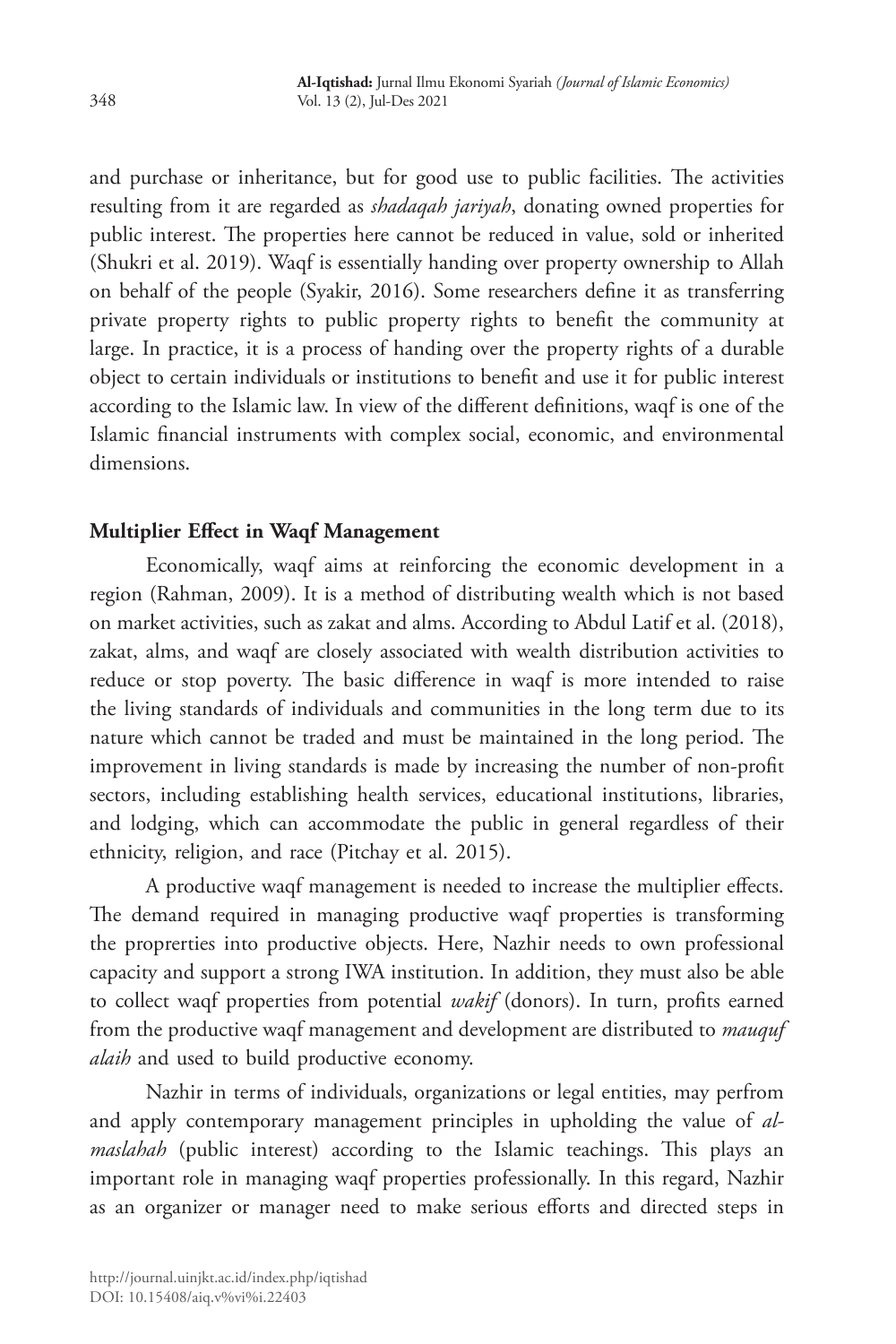taking policies based on the work program that has been outlined. In the end, this can eliminate the social impression and assumption that Nazhir is a side job and perfunctory (Baharuddin & Iman, 2018).

In managing productive waqf properties, Nazhir coordinates with stakeholders including wakif, Religious Affairs Office, IWA, Islamic Financial Institutions Recipient of Cash Waqf, and third parties as professional managers (if urgently needed). They must follow norms to reinforce their professionalism (Dahlan, 2016). In regard to the profits, some are handed over to Nazhir as the organizer, and some are distributed to the beneficiaries (*mauquf 'alaih*) and the economic development to create new businesses (Shukri et al. 2019). Such distribution has an important impact on increasing the economic development, such as providing infrastructure, reducing poverty, and improving social conditions.

### **Methods**

### **Research Method**

This study uses a descriptive evaluative research method. The method is based on the urgent need to evaluate the position of waqf in the Islamic financial ecosystem in Indonesia. The descriptive method, for instance, is used to find facts or evidence with the right interpretation (Nassaji, 2015), whereas the evaluative method aims to evaluate a concept, theory, and policy which is considered necessary due to its significant contribution to the policy framework or the formation of science (Gregory & Jackson, 1992). In this sence, this study bases its activities on empirical conditions about the position of waqf. It then describes them in depth, referring to the relevant sub-topics to answer the research questions. The main objective of the evaluative method here is to reinforce the position of waqf in the Islamic financial ecosystem by designing the right strategy, especially in dealing with regulations and authority and to review the existence of Nazhir and IWA.

### **Data Collection Techniques**

To evaluate the position of waqf in the Islamic financial ecosystem in Indonesia, the reserach in this study was carried out through empirical investigation activities (field research). The field research plays a significant role in understanding the actual conditions and deeply analyzing the issues regarding waqf's position in the Islamic financial ecosystem. This aligns with Long (2014), evaluative research will be more precise if carried out based on empiricism, case studies, and actual phenomena. The details of the field activities are outlined in the followings: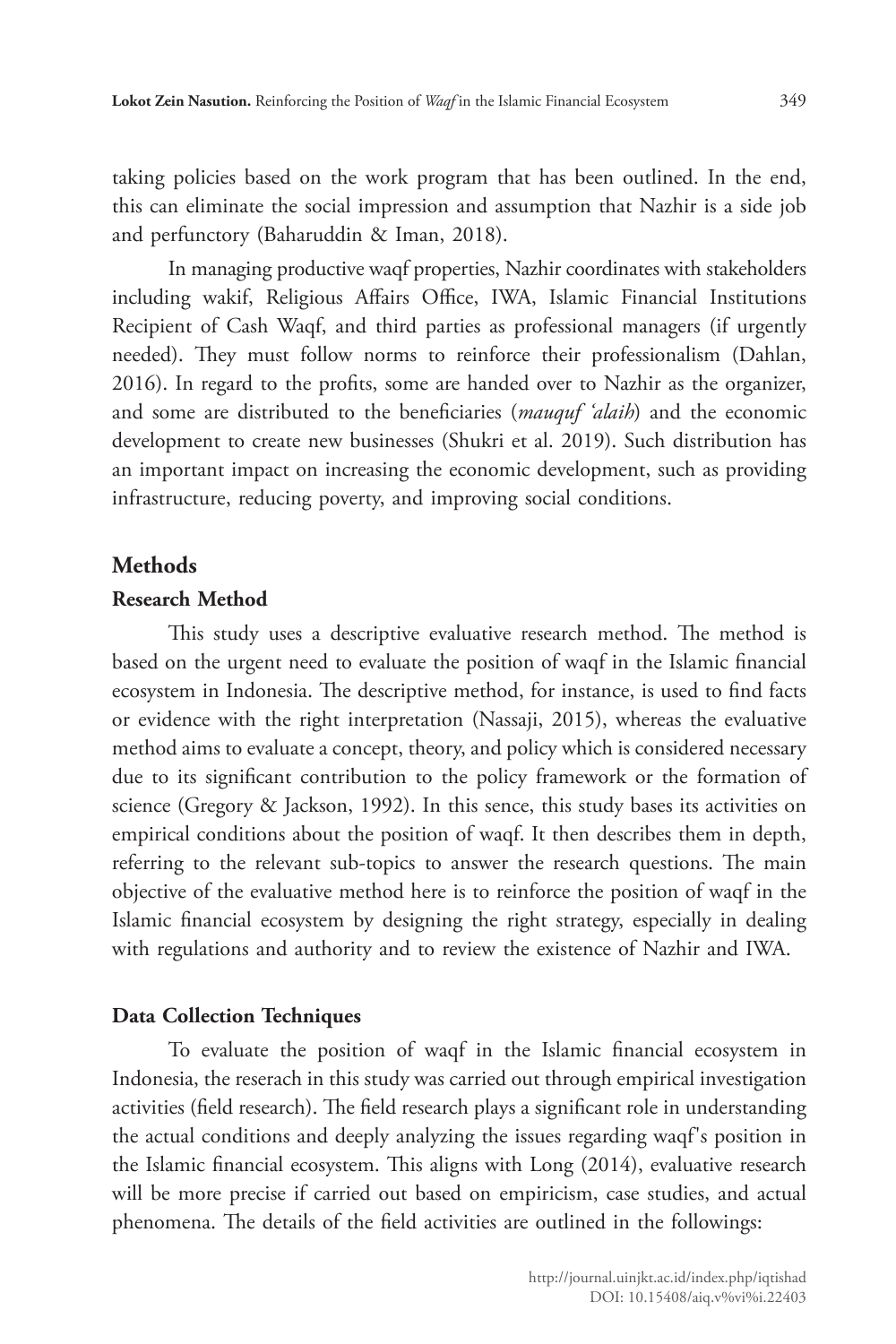Respondents in this study are parties involved or relevant to the waqf development strategy. The parties include: (i) Wakif, both individuals and groups; (ii) Nazhir, both individuals and organizations; (iii) regulators, comprising of Indonesian Waqf Agency, the Ministry of Religious Affairs, and the Ministry of Finance; (iv) third parties, those who cooperate with Nazhir in managing waqf properties. They are investors, professional organizations, private companies, Stateowned enterprise, and municipal-owned enterprises; and (v) other relevant parties, selected according to the purposive technique.

Primary data is generated by mapping the respondents' answers through a set of questionnaires. The set of questionnaires consists of closed questions (linkert scale) and open questions. The closed questions, for instance, aim to map the score of the answers, while the open questions are to explore the results of the closed questions.

### **Data Analysis**

This study uses a descriptive qualitative analysis tool that Root Cause Analysis or RCA further supports to analyze the research data. The RCA is an analysis aimed at discovering the root cause of a research problem (Doggett, 2005). In many cases, some studies often fail to identify the root cause of waqf governance's low performance, which is associated with the Islamic financial ecosystem. To this end, this study aims to reinforce the position of waqf in the Islamic financial ecosystem and the RCA plays important role in finding the root cause of why it performs poorly in the ecosystem. In details, the RCA examines the roles and functions of IWA, Nazhir, and waqf development authorities, particularly the Ministry of Religious Affairs and the Ministry of Finance. The root cause of the analysis includes: (i) issues on making regulations or policies or professional norms; and (ii) issues on governance including management, finance, SOPs, waqf management policies and programs and waqf reporting and supervision. The issues on waqf governance are developed based on the following empirical issues: (i) the low number of waqf properties from the community; (ii) the poor management of waqf properties which have not been productive so far; and (iii) the unsatisfactory role and function of IWA and its constellation of authorities, particularly the Ministry of Religious Affairs and the Ministry of Finance.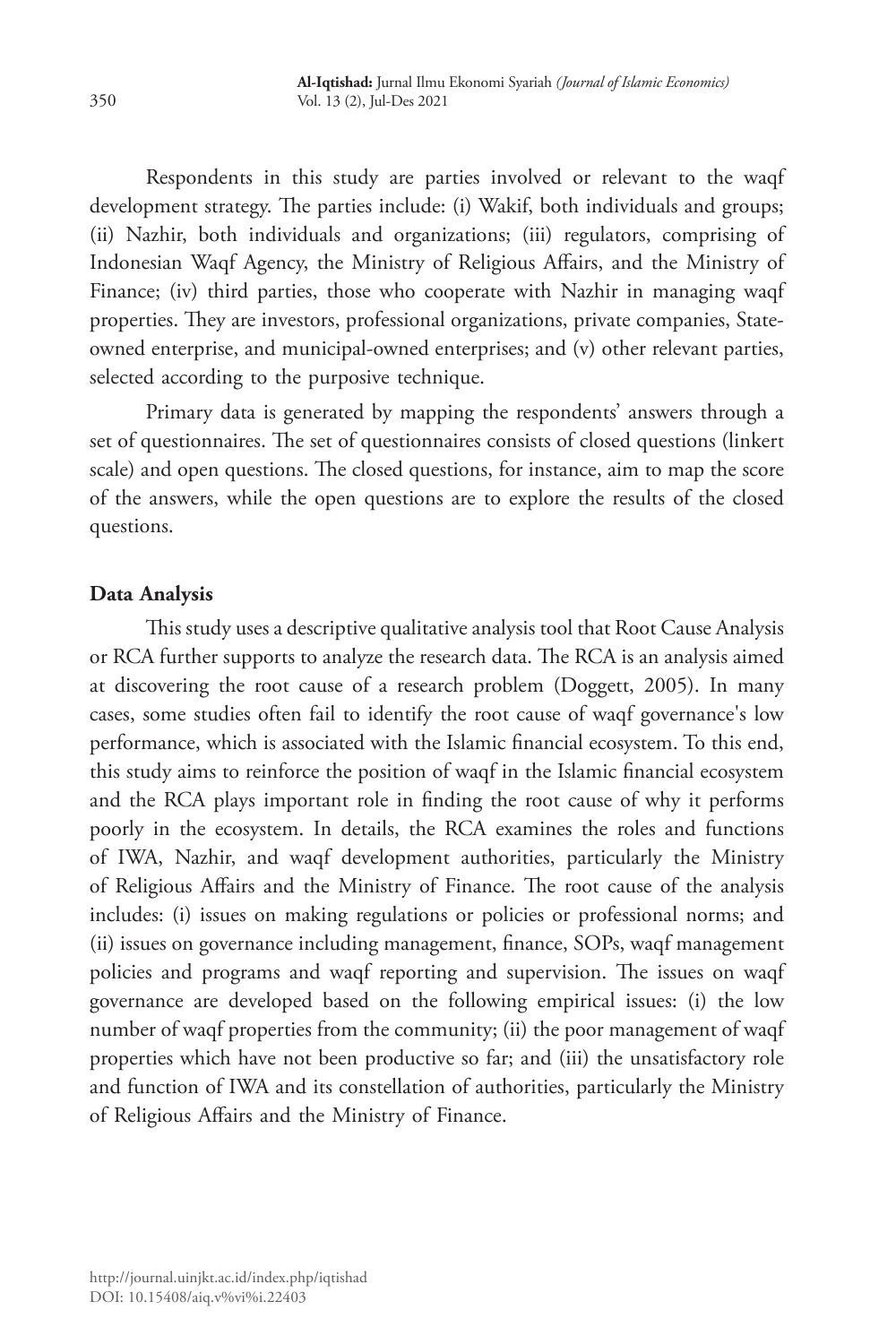## **Results and Discussion Nazhir Institutional Performance**

One of the objectives in this study is to reinforce the role and function of Nazhir in building productive waqf governance. This objective plays an essential part in encouraging the reinforcement of the role of waqf in the Islamic financial ecosystem. Many studies, including the one conducted by Fitri & Wilantoro (2018) suggest that the majority of waqf governance in Indonesia have not been considered productive due to Nazhir's lack of professionalism.

The data issued by the IWA shows the majority of waqf properties managed by Nazhir are immovable properties (92.9%), followed by cash waqf (35.7%) and copyright waqf (7.1%). This data confirms Syakir's (2016) study claiming that Nazhir has managed the waqf properties traditionally instead of applying Financial Technology (Fintech) and digital platform. According to *Sistem Informasi Wakaf*/SIWAK (Waqf Information System) data (2020), 333,562 waqf locations are officially recorded in Indonesia. However, the Nazhir who manage the waqf properties have not been registered. This means they have not reported the properties. Administrative record is an important indicator in producing reliable waqf governance (Khusaeri, 2015).



Figure 1. Nazhir Performance in Managing Waqf Properties

Source: Data Processing Results, 2020

Based on the study findings, although most of Nazhir has already owned a legal entity (90 %), they have not carried out many activities in term of collecting, managing and developing waqf. Figure 01 illustrates the findings that confirm that most respondents (14 respondents) are dissatisfied with Nazhir performance. In fact, in terms of significance, their performance in managing waqf properties is very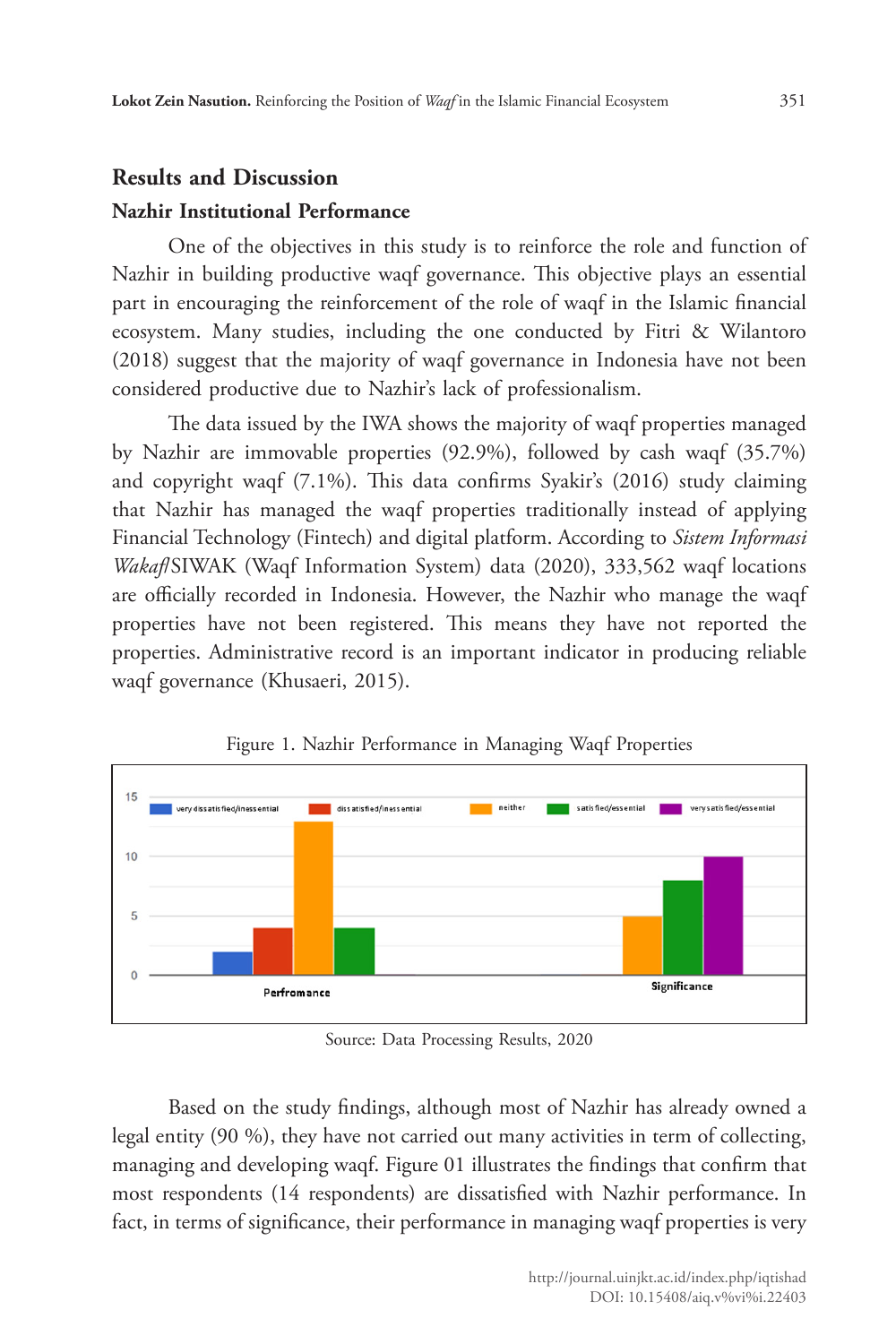much needed (10 respondents). The respondents point out the low performance in waqf property management is due to the low level of their knowledge. Their knowledge is vital to producing satisfying institutional governance performance (Atan & Johari, 2017). Suffice to say; knowledge is the foundation to build a productive waqf property management. Here, two types of knowledge are required: (i) knowledge about Islamic finance; and (ii) knowledge about business management. These two have become a set that Nazhir must have.

Figure 2 shows that Nazhir does not have adequate knowledge about waqf management on average. This is in line with what Fitri & Wilantoro (2018) have found in their study. They mention the level of Nazhir knowledge, particularly in *fiqh muamalah* has not met the suitable criteria. In fact, the significance level in acquiring such knowledge is essential, indicating that they are urgently required to master *fiqh* muamalah-based waqf management. According to Dahlan (2016), Nazhir must be able to meet at least 3 (three) basics of managing productive waqf: (i) raising funds; (ii) managing and developing waqf properties as capital; and (iii) distributing the profits of the waqf primarily to the beneficiary or *mauquf 'alaih*. Here, Nazhir play their position as parties that have mandate and responsibility to grow and develop the waqf properties that have been collected. They are entitities very much needed to develop and reinforce the role of waqf for the economy.

Their knowledge about waqf properties management also affects the success rate of waqf productivity. This influences the respondents' perceptions of their performance in managing waqf. Their knowledge plays an essential part in producing excellent performance in institutional governance. Their inadequate understanding on waqf governance has resulted in their poor performance in managing waqf properties. The waqf properties have not had a significant impact on the Economic Value Added (EVA).

Musari (2017) mentions one of the knowledge that Nazhir should have is *fiqh muamalah*. This knowledge is needed for several purposes, including: (i) a source for the concept of business governance performed by Nazhir; (ii) a source for the concept of pursuing social entrepreneurship orientation taken to manage waqf properties; and (iii) a source for taking the right actions by Nazhir. Nazhir are required to get final ends in increasing waqf profits, rising the number of new waqf properties, increasing production feasibility, performing cost efficiency, reducing the risk of damage, and protecting the basic needs of waqf propertis and utilizing them for public (Rahman, 2009). Due to such demands, ideally, Nazhir not only knows about fiqh waqf, but is also expected to have managerial skills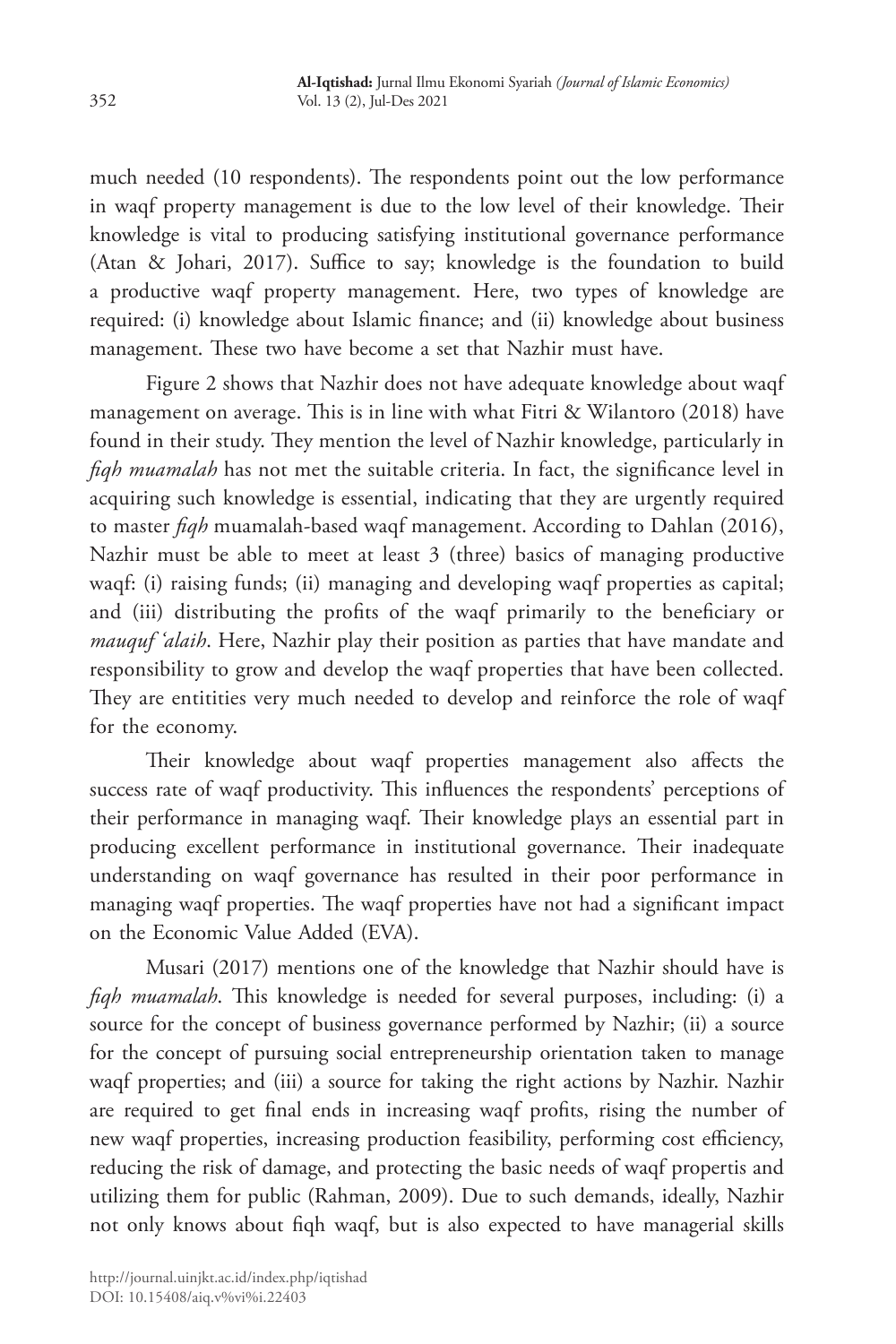to manage waqf properties as investments and develop profitable businesses. This leads Nazhir to be an entity with social entrepreneur spirit.

According to Syakir (2016), to improve their level of knowledge, the vertical institutional structure, which is the relationship between them and the IWA, needs to reinforce. The goal is to ensure the coordination flow and performance report as moral and official accountabilities. Sadly, the study findings prove that Nazhir performance in meeting the goal is dissatisfactory. As illustrated in Figure 02, the number of respondents who are dissatisfied with their performance is 11 respondents. As a matter of fact, their significance level is very much needed (stated 11 respondents). The poor coordination flow reflects the failure to build an ideal institutional model with the IWA support.



Figure 2. Nazhir Knowledge in Understanding Waqf Business Management

Source: Data Processing Results, 2020

Besides the vertical coordination, Nazhir also needs horizontal coordination, which is coordinating with similar or at the same-level institutions and the public (Senjiati et al. 2020). Here, the horizontal coordination in a Nazhir institution that manages waqf properties belonging to the public is manifested in terms of socialization or dissemination of financial performance as accountability for public satisfaction. This demand is in line with Fitri & Wilantoro's opinion (2018), claiming that the Nazhir entity is a public institution that must apply professionalism, transparency and accountability. However, as seen in Figure 03, the accountability seems to be low due to the fact that its performance has been on moderate level (9 respondents) and has even been dissatisfactory (9 respondents). In fact, as stated by 14 respondents, the financial accountability before the public is very significant to implement by Nazhir (Ridwan, 2012).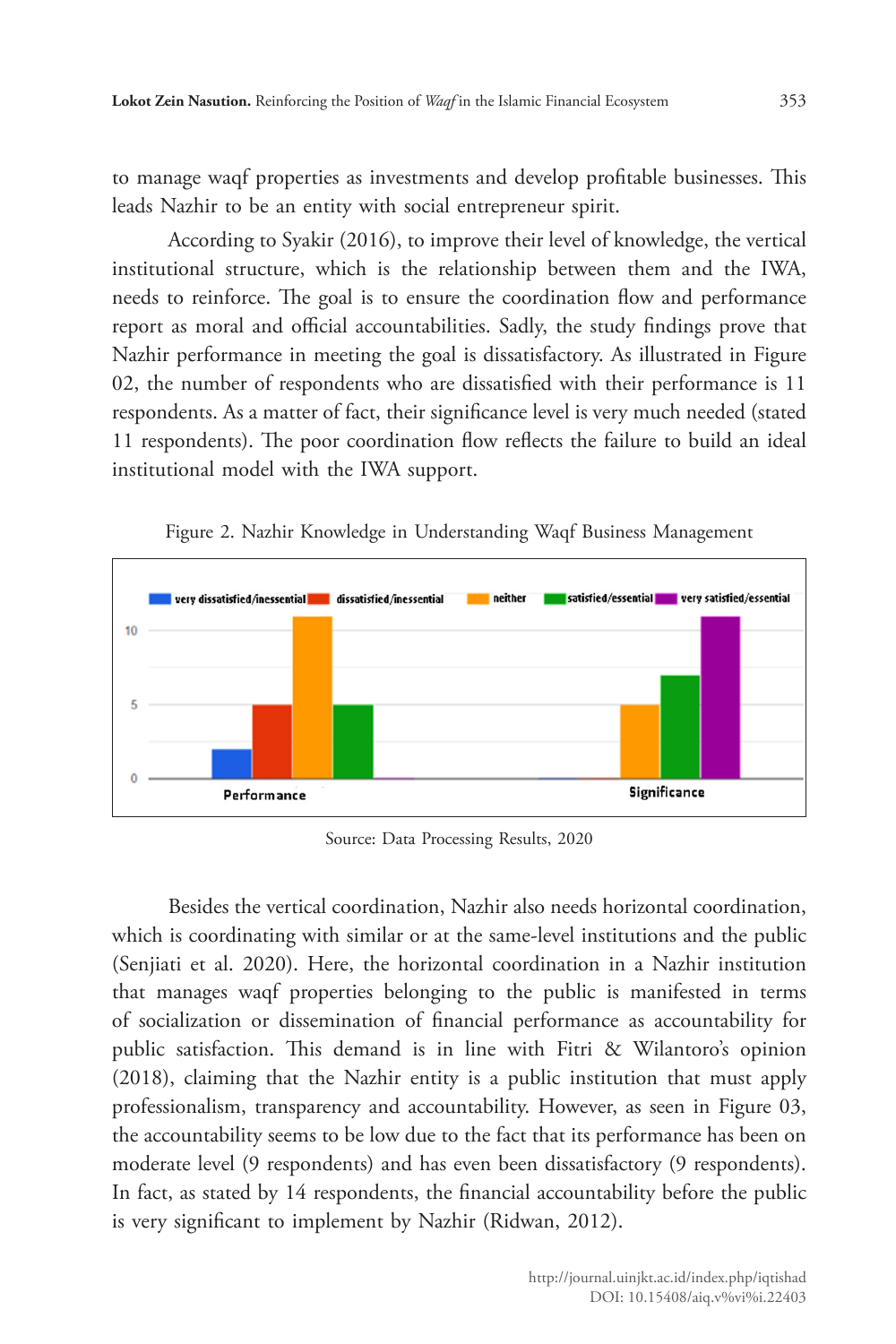

Figure 3. Nazhir Performance in Financial Accountability

Source: Data Processing Results, 2020

The figure points out that in terms of quality and quantity, Nazhir's waqf governance and human resources have not met satisfactory standards. The low capacity of human resources and management is the main cause for the weak position of waqf in the Islamic financial ecosystem. Ridwan (2012) states that human resources play a decisive role in determining the success of waqf management, and the level of successful management will affect its position as one of the Islamic financial instruments, especially among the ZISWAF (*Zakat*, *Infaq*, *Sadaqah*, and *Waqf*). This statement is supported by the study findings conducted by Wulandari et al. (2019), saying that reinforcing the position of waqf largely depends on the success rate of management, public accountability and transparency, which are primarily determined by the presence of human resources and governance mechanism. All of these issues need to be addressed appropriately to support Nazhir's waqf governance which consists of three activities (Fitri & Wilantoro, 2018): (i) fundraising; (ii) managing and developing waqf properties as capital; and (iii) distributing the waqf profits to the beneficiary or *mauquf 'alaih*. Nazhir are parties that are responsible for growing and developing the waqf properties that have been collected.

## **Institutional Performance of the Indonesian Waqf Agency (IWA)**

In addition to Nazhir performance, this study is also designed to review the duties and roles of IWA which must adapt to the demand for innovative and productive waqf governance. To reinforce the position of waqf in the Islamic financial ecosystem, the demand for productive waqf depends on Nazhir performance and the IWA (Dahlan, 2016). The IWA plays a significant role in increasing Nazhir capacity and offering incentives to reinforce the Islamic financial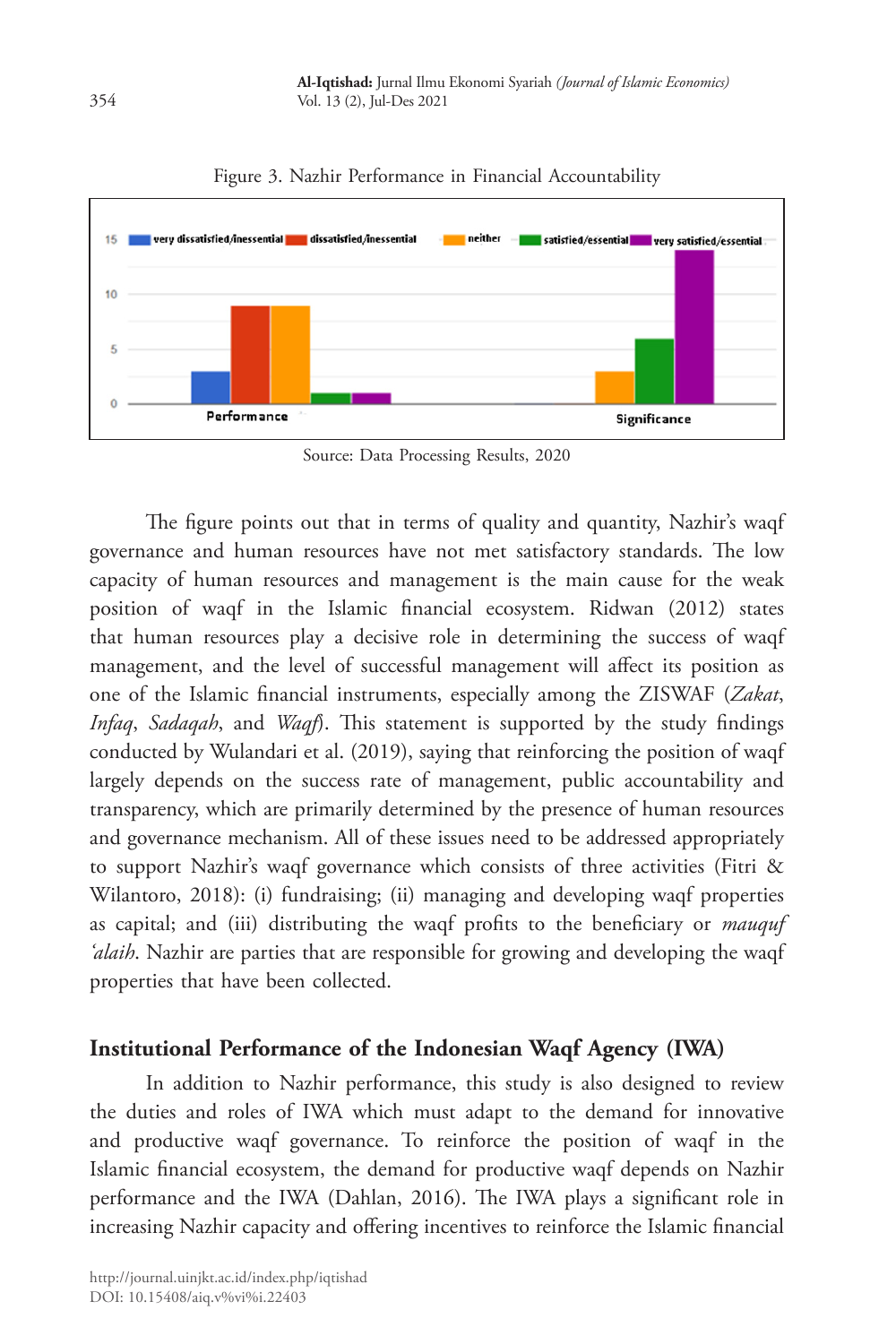ecosystem (Atan & Johari, 2017). As an independent institution, the IWA is, on the one hand, under the Ministry of Religious Affairs. On the other hand, however, the waqf variant has evolved from worship and social purposes to productive waqf, which enters the business sector.

Consequently, other institutions, including the Ministry of Finance and the Financial Services Authority are also interested in developing it. To this end, the IWA has to guide and supervise Islamic financial actors under these institutions. In such a position, reinforcing IWA's institutional role, which has various partners and demand for professional governance, is deemed necessary. Accordingly, examining its institutional performance with a questionnaire-based empirical investigation is also essential.

The study findings prove that the IWA representatives in the regions have not actively played their role. For this reason, an autonomous authority is a necessity to replace their role and carry out capacity building in all IWA representatives distributed in 34 (thirty-four) provinces and at the municipal level. Figure 04 shows that the IWA has made quite a performance in making waqf policies at the national level (11 respondents). However, reinforcing the IWA institution as an independent institution to carry out the mandate to develop the national waqf needs to occur. The poor roles and functions of IWA are seen from the financing aspect, where its funding greatly depends on the Ministry of Religious Affairs and space to explore the sources of its funds is required.



Figure 4. IWA Performance in Making National Waqf Policy

Source: Data Processing Results, 2020

Organizationally, the IWA has six work divisions (Badan Wakaf Indonesia, 2020): (i) Nazhir Development and Supervision Division; (ii) Waqf Development, Management and Empowerment Division; (iii) Waqf Public Relations, Socialization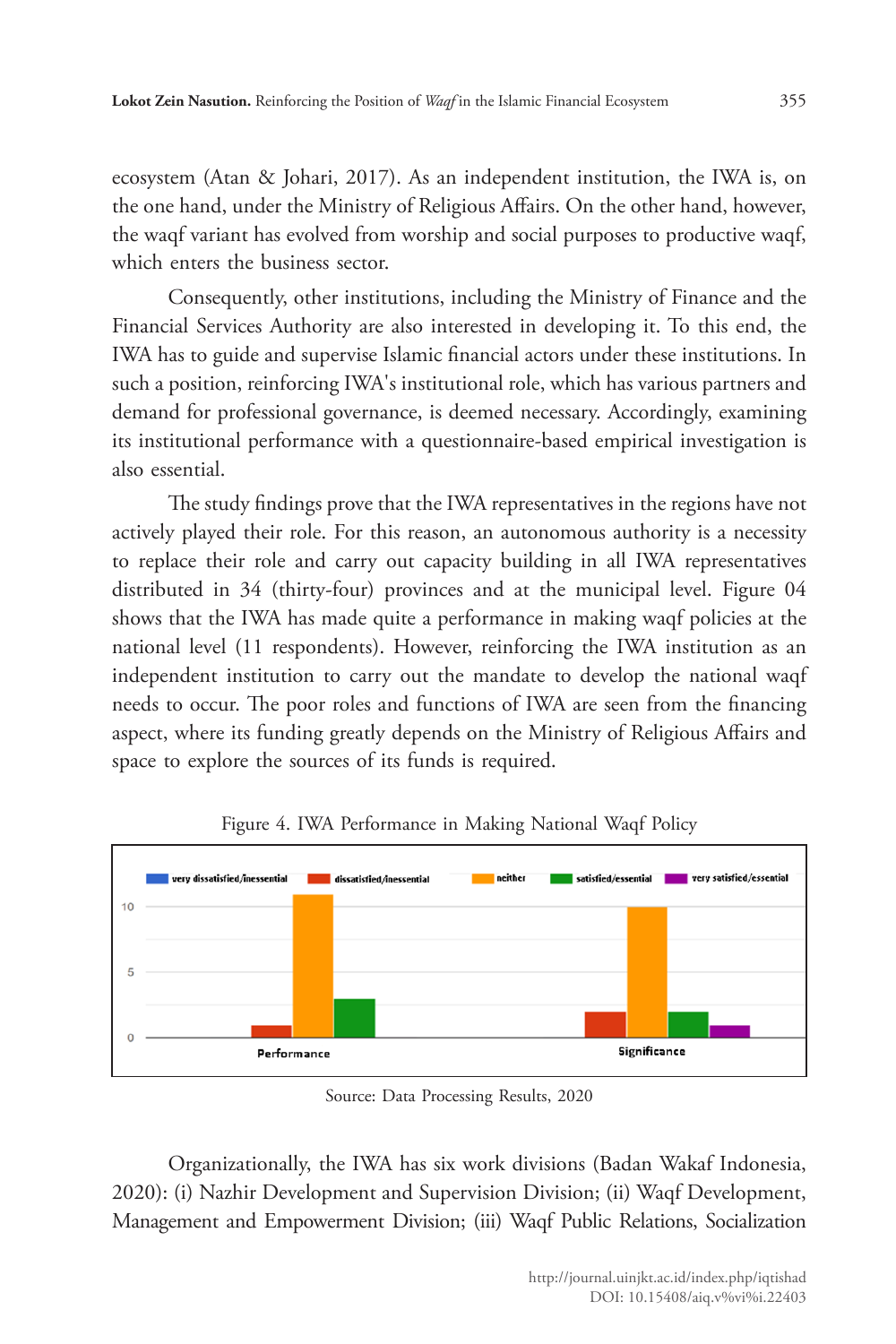and Literacy Division; (iv) Institutional and Legal Aid Division; (v) Research and Development Division; and (vi) Foreign Cooperation Division. Despite having relatively complete divisions, the waqf governance is said to cause performance distortions. For this reason, the IWA needs to make regulations, especially for waqf development and partnership arrangements between stakeholders. Figure 05 indicates that the IWA has made enough, satisfying and even very satisfying performance in making regulations on waqf management according to the respondents. In regard to the level of significance, three respondents mention that the IWA performance is essential and another three even claim that it is essential. In short, these findings reflect the idea that the IWA has performed very well in making regulations and have played its roles and functions adequately. This is consistent with Dahlan's study findings (2016) suggesting that it should develop the waqf properties through professional business management by establishing competent fundraising management and creating a special agency with a corporate pattern.



Figure 5. IWA Performance in Making Regulations on Waqf Management

Source: Data Processing Results, 2020

One of the steps taken by the IWA to reinforce its regulations is developing partnerships between stakeholders, particularly with the Ministry of Religious Affairs as its organization founder. Such collaboration is required due to the fact that he Ministry of Religious Affairs determines the IWA performances. Here, the Ministry acts as a capital source of provider. As illustrated in Figure 06, two respondents say that the Ministry of Religious Affairs and the IWA have made sufficiently good coordination. According to the other two and three respondents, the coordination they have made is satisfying and even very satisfying. In terms of significance, their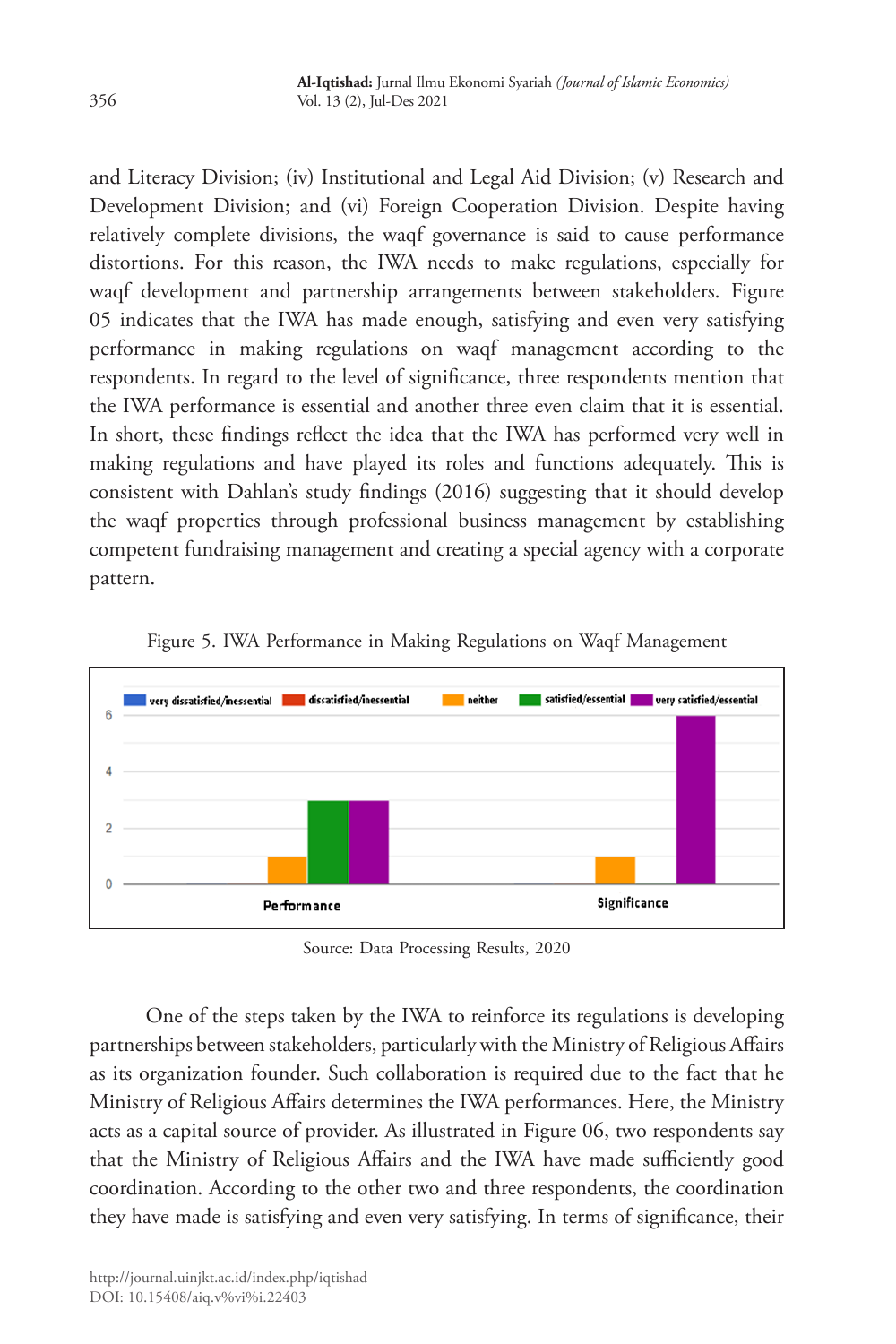coordination is essential, and the significance level is consistent with the existing performance as mentioned by six respondents. Dahlan (2016) highlights that the IWA needs cross-sectoral institutional reinforcement as benchmarks in strategic management success. Strategic management is an effort to build a productive waqf institution.



Figure 6. Coordination between the Ministry of Religious Affairs and the IWA

Source: Data Processing Results, 2020

Strengthening the coordination between the Ministry of Religious Affairs and the IWA plays an essential part in reinforcing the role and function of IWA in giving advice and considerations to the Government to formulate policies in waqf. However, the IWA itself requires much reinforcement in formulating waqf policies, especially in creating effective waqf governance and strategies for empowering Nazhir. In serving its function to draft national waqf regulations, the IWA requires more dissemination and socialization to all stakeholders, including the Government. This dissemination and socialization are very essential, particularly in developing ideal Nazhir management and empowerment (Ridwan, 2012). Without guidance and supervision offered by the IWA, Nazhir institutional development will not work in the right direction, considering it requires assistance in terms of governance, business management, and knowledge about Islamic finance.

Reinforcing the role and function of IWA in formulating the national waqf regulations is essential, especially to create a role model in supervising Nazhir (Senjiati, 2020). According to Fitri & Wilantoro (2018), without the supervision from the IWA, Nazhir institutional development will slow down. This is because Nazhir requires assistance, especially in governance, business management, and knowledge about Islamic finance. Operationally, reinforcing the supervision plays an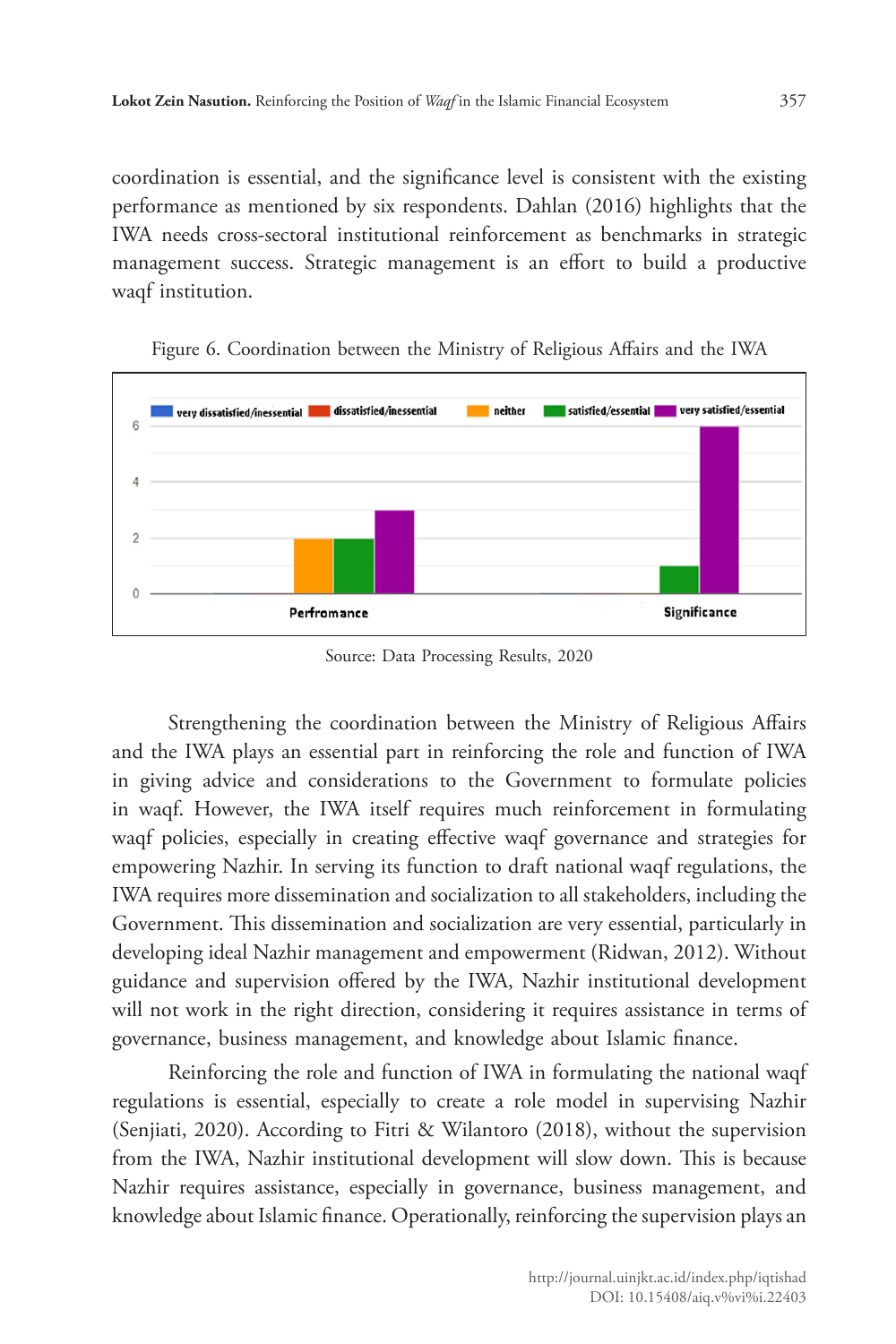important role, especially in making guidelines for waqf properties management and development which Nazhir can easily understand. The issue on Nazhir governance has so far resulted from their poor knowledge of waqf properties development, which requires an in-depth look at business management and Islamic finance.

## **The Root Cause of Waqf Reinforcement in the Islamic Financial Ecosystem**

The Root Cause Analysis (RCA) is conducted to map the answers presented by respondents in the questionnaires. The mapping here uses coding by grouping the answers and drawing some statements from them as potential problems to the waqf reinforcement in the Islamic financial ecosystem. According to the analysis, one of the potential problems is unfavorable conditions, particularly in managing the waqf properties, which have not been productive so far. Besides the waqf governance, the poor agricultural regulatory system has caused low productivity. A large number of uncertified waqf land, for example, is due to the complicated agrarian procedures. Several respondents claim that Nazhir performance in registering the land has not shown satisfactory progress. This is because Nazhir's lack of professionalism which has consequently affected them to be less responsive and have insufficient knowledge to handle the land registration.

In regard to the land registration, the Government has held a waqf land certification program by having issued Waqf Deed of Pledge or Substitution to the Waqf Deed of Pledge and waqf land certificates since the Government Regulation No. 28/1977 came into force. This proves that the Waqf land certification started a long ago. The Government, the Minister of Religious Affairs, and the Head of the National Land Agency have also issued Joint Decrees Number 422/2004 and Number 3/SKB/BPN/2004 on Waqf Land Certification. These joint decrees were issued on account of the fact that many waqf lands have not been certified. To that end, undergoing orderly administration and certainty of rights seems vital. Although the Government has held the waqf land certification program for a long time, it has not effectively worked, which means the regulators' Implementation of waqf governance policies does run as expected.

Referring to the study findings, some respondents mention that the certification issues have led to high risks to change the role and function of waqf properties, one of which is the potential to transform the waqf uses for non-waqf purposes. On average, Nazhir is not familiar with administrative institutions in obtaining waqf property certification. Surprisingly, the IWA has limited knowledge and data regarding which properties have not been certified. The IWA has so far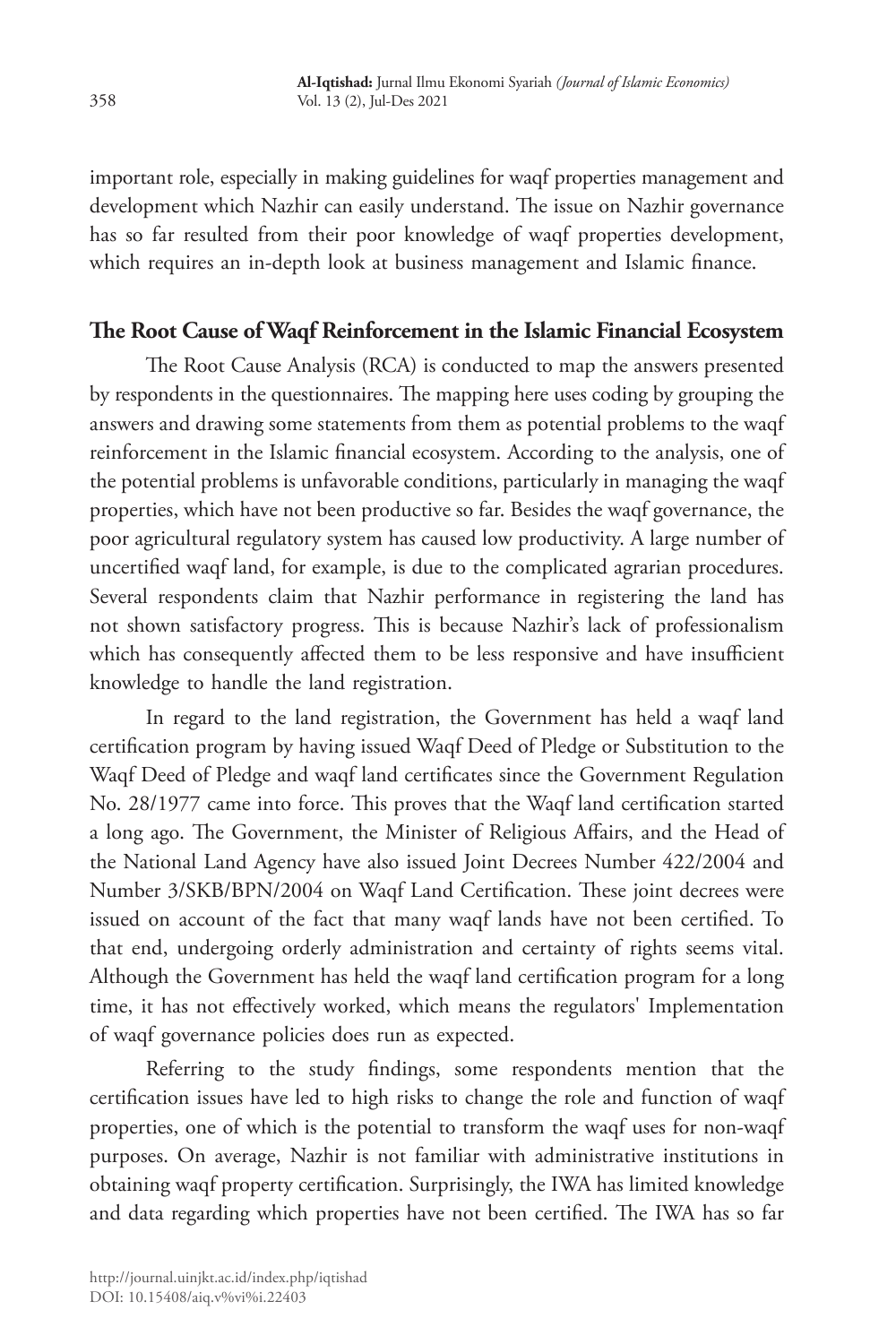relied on Nazhir's active role in registering their waqf properties, while the data collection at the grassroots is unlikely to take place. Such issue has caused concern as the heirs of the person who donated the waqf properties often take them back. Consequently, this complicates the efforts to develop and empower productive waqf as one of the conditions is a certificate issued by the National Land Agency (BPN).

In addition to the issue on the certificate, waqf land has also faced several other issues including (i) embezzlement and reduction of land area; (ii) conflict between the Nazhir entity and families who have donated the waqf land; (iii) abandoned waqf land; and (iv) in several cases, waqf land is being sold by parties entrusted with managing it, including unfair and disproportionate swaps. Further, waqf management is hindered by Nazhir's limited knowledge of how to utilize the waqf properties productively. According to the coding results, Nazhir's management which is considered conventional is unlikely to lead to productive properties.

A number of Nazhir as respondents have even expressed their concern that they would mismanage if the waqf properties turn into a business entity. Such concern results from their limited knowledge about *fiqh muamalah* and Islamic finance. It certainly has a huge impact on the waqf developmental issues, most of which are related to Nazhir's unpreparedness in managing waqf properties according to their objective, which is being more productive and beneficial for public interest.

In short, the main issue circling the waqf management is Nazhir's inadequate competence. In most cases, a Nazhir is appointed based on patronage system. In such a system, prominent figures (both in rural and urban areas) are selected without considering reliable management capacity (Senjiati et al. 2020). Consequently, most of Nazhir have applied conservative approaches in developing waqf properties. Here, leaders and the community are more interested in protecting the properties than utilizing them. According to Khalfan (2014), the majority of Nazhir have been faced with the inability to make decisions, low entrepreneurship, and incompetence in managing business risks.

The root cause in reinforcing the role and function of waqf in the Islamic financial ecosystem involves all of the issues mentioned above including the IWA and Nazhir. The first root cause is reinforcing the IWA performance in making waqf policies. Although it has relatively shown a good performance, it still needs to improve in making the policies particularly. The policies have not taken the implementation aspects into account, such as how to empower Nazhir. Legally and formally, the IWA has the authority to guide and supervise them. This is mentioned in Article 49 paragraph (1) of the Law Number 41/2004 on Waqf. In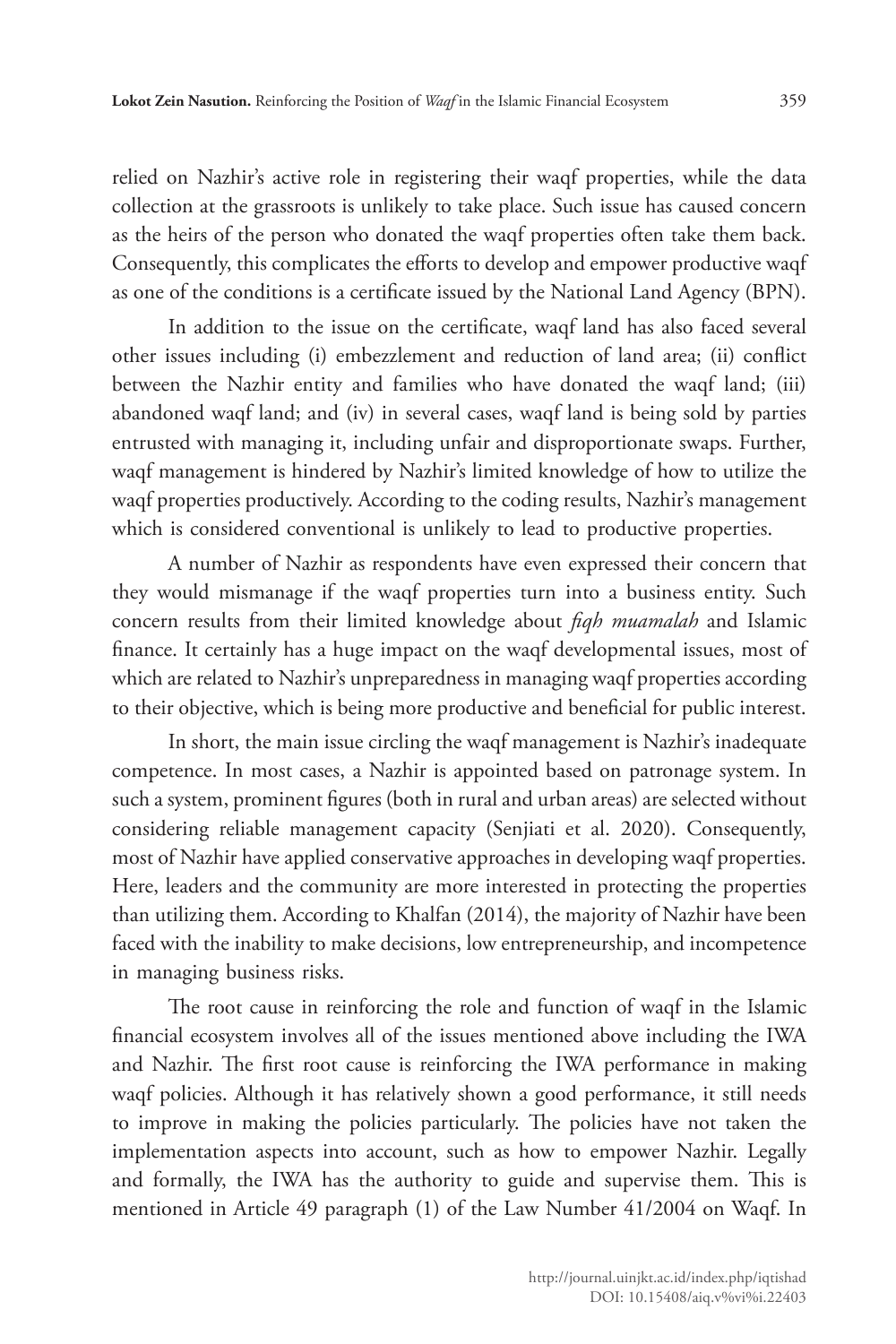details, the duties and authorities of the IWA are: (i) to guide Nazhir in managing and developing waqf properties; (ii) to manage and develop waqf properties on a national and international scale; (iii) to approve and/or authorize the changes in the designation and status of waqf properties; (iv) to dismiss and replace Nazhir; (v) to approve the waqf property exchange; and (vi) to give advice and considerations to the Government in formulating waqf policies. Given the duties and authorities, the IWA must certainly create the right regulations for waqf management.

To reinforce the role of IWA, the coordination between the Ministry of Religious Affairs and the IWA must be maintained. Such coordination needs to be progressively maintained because the Ministry of Religious Affairs plays a significant role in funding the IWA operation. In addition, coordination is also essential to increase the role of IWA in giving advice and considerations to the Government to formulate waqf policies. Funding is very essential as a component of strategic management. Financially, the strategic management objectives to achieve business resilience, institutional improvement, and financial performance. These objectives are very much needed by the IWA which has to empower and develop Nazhir, particularly in managing business-oriented productive waqf.

Further, coordination can encourage innovation and organizational excellence, which are required to meet the demand for productive waqf and business innovation. Internally, the strategic management objectives to gain by the IWA are technological capability, excellence in the regulation making, and new policy launch which is able to accommodate the environment and the opinions of different stakeholders. The IWA and Nazhir need these objectives to face economic digitalization and industry 4.0 as an important part of the environmental development of waqf property governance.

The above illustration confirms the previous explanation that the IWA is supposed to improve its performance in guiding and supervising Nazhir in order to be able to manage and develop waqf properties. In this context, the IWA should create an updated waqf property management and development guideline that Nazhir can easily understand. The objective is to maintain Nazhir performance, which has been considered insufficient. For this reason, the root cause lies in the unsynchronized development of Nazhir carried out by the IWA. This root cause must be dealt with in order to: (i) encourage Nazhir to show satisfying performance in managing waqf properties; (ii) increase Nazhir knowledge about *fiqh muamalah*; (iii) increase Nazhir knowledge about waqf and business management; (iii) maintain Nazhir awareness and orderly administration in reporting financial performance to the IWA; and (iv) maintain Nazhir awareness in reporting financial performance to the public.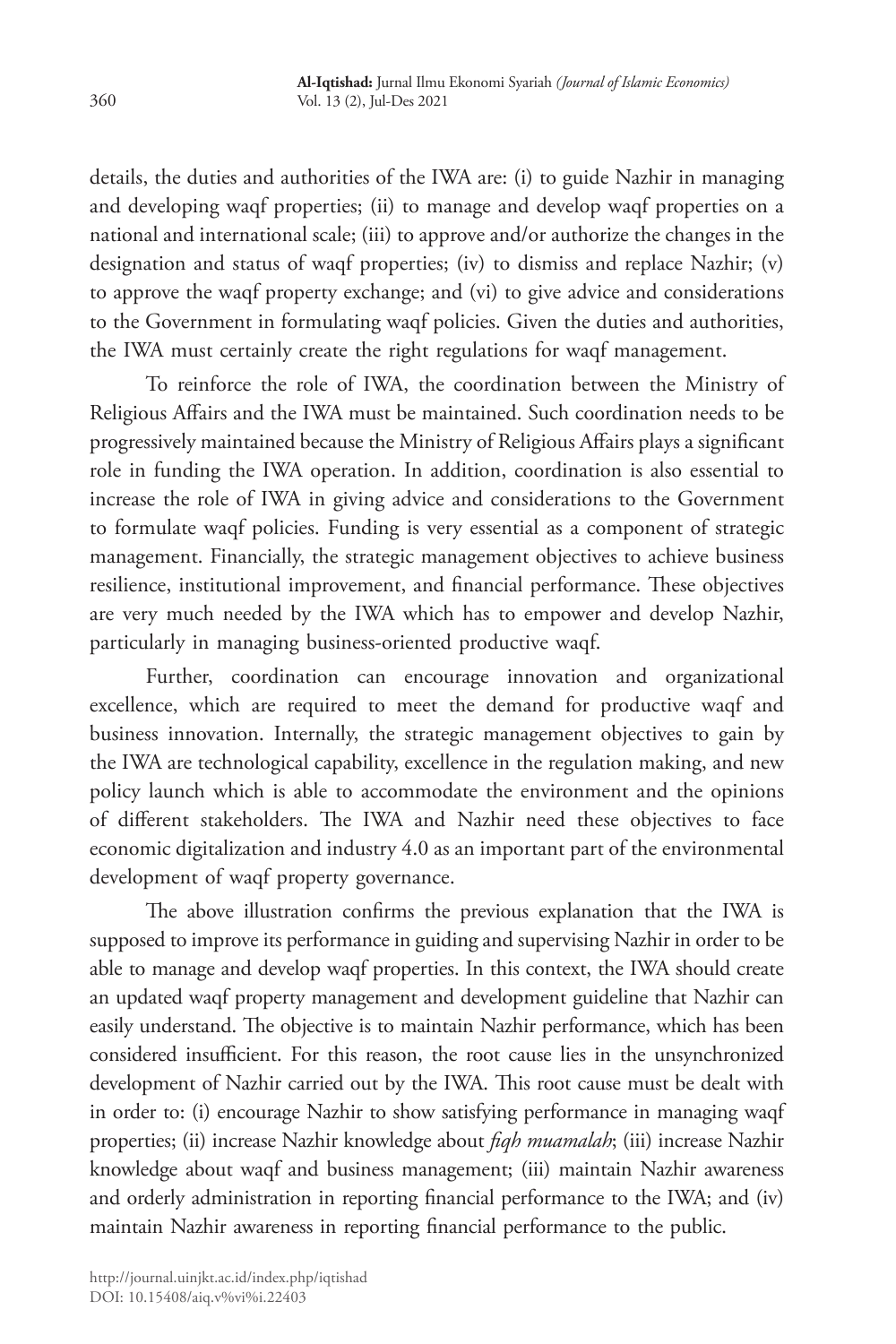The following figure describes the root cause of waqf reinforcement in the Islamic financial ecosystem:



Figure 7. The Root Cause of Waqf Reinforcement in the Islamic Financial Ecosystem

Strategies to Reinforce Waqf in the Islamic Financial Ecosystem

Combining waqf instrument with other Islamic financial instruments has resulted in the following waqf products (*Badan Wakaf Indonesia*, 2020, the Ministry of Religious Affairs, 2020): (i) stock waqf with cash waqf scheme and converted into shares is launched by the Indonesia Stock Exchange (IDX); (ii) cash waqf converted into *sukuk* (Islamic financial certificate) A.K.A. Cash Waqf Linked Sukuk (CWLS) is initiated by the Ministry of Finance; (iii) cash waqf insurance is offered by various insurance companies; (iv) cash waqf with instalment is launched by the IWA and *Lembaga Keuangan Syariah Penerima Wakaf Uang*/LKS-PWU (Islamic Financial Institutions Recipient of Cash Waqf); and (v) cash waqf with business investment options in the real sector. Another example of the last waqf scheme is the combination of productive waqf management that results in public services such as hospitals. This scheme results from a variety of waqf land, cash waqf investment, and Cash Waqf Linked Sukuk (CWLS).

The cash waqf has been regulated under the Law Number 41/2004 on Waqf, the Government Regulation No. 42/2004 on the Implementation of the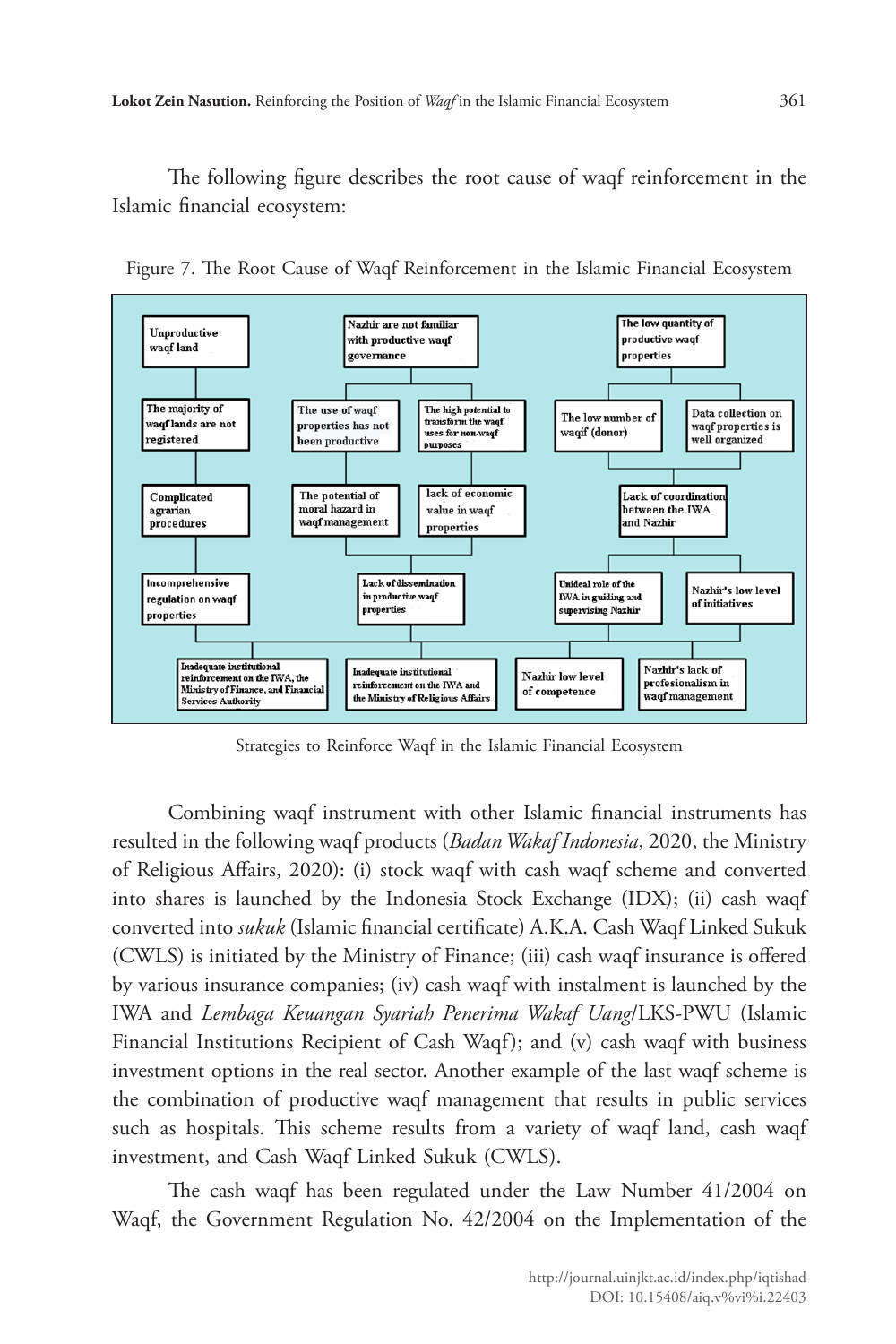Law No. 41/2004, the Regulation of the Minister of Religious Affairs Number 4/2009 on Administration of Cash Waqf Registration and the Regulation of the Indonesian Waqf Agency Number 4/2010 on the Guidelines for Waqf Property Management and Development. Here, the regulations have been considered to be able to accommodate the waqf development as stated by all respondents.

This study offers several strategies resulting from the literature review and the respondents' answers. A set of questionnaires on effective strategy in developing national waqf is delivered to get their answers. Here, a strategic transformation that can realize waqf's potential is necessary. The strategic components significantly considered to encourage the waqf reinforcement in the Islamic financial ecosystem include: (i) regulation; (ii) IWA institutions; (iii) Nazhir professionalism; and (iv) waqf literacy.

## **Regulation**

All respondents agree that the regulations on waqf can sufficiently accommodate the Implementation of productive waqf development. However, the dynamics in the collaboration between waqf instruments and Islamic financial instruments requires the legislation or regulation on waqf to revise, such as charge of tax for immovable waqf properties and movable waqf properties in term of cash. PSAK/ Pernyataan Standar Akuntansi Keuangan (Statement of Financial Accounting Standards) Number 112/2018 as the basis for waqf reporting has only been effective as of January 2020 several different views concerning the distribution of waqf benefits need to be further clarified.

A number of mechanisms that have not been included in the waqf regulations are: (i) waqf management and development mechanism implemented by the IWA which can receive national waqf properties; (ii) international waqf and abandoned waqf; and (iii) besides the IWA as the implementing agency the Minster of Religious Affairs is also supposed to have the duties and authorities guide and supervise Nazhir. These two institutions need to sit together to restructure the guidance and supervision according to their respective capacities. Issues related to these regulations confirm what Iman & Mohammad (2017) state that the weak development of entrepreneurship-based waqf is due to the lack of supporting regulations, especially cross-sectoral regulations.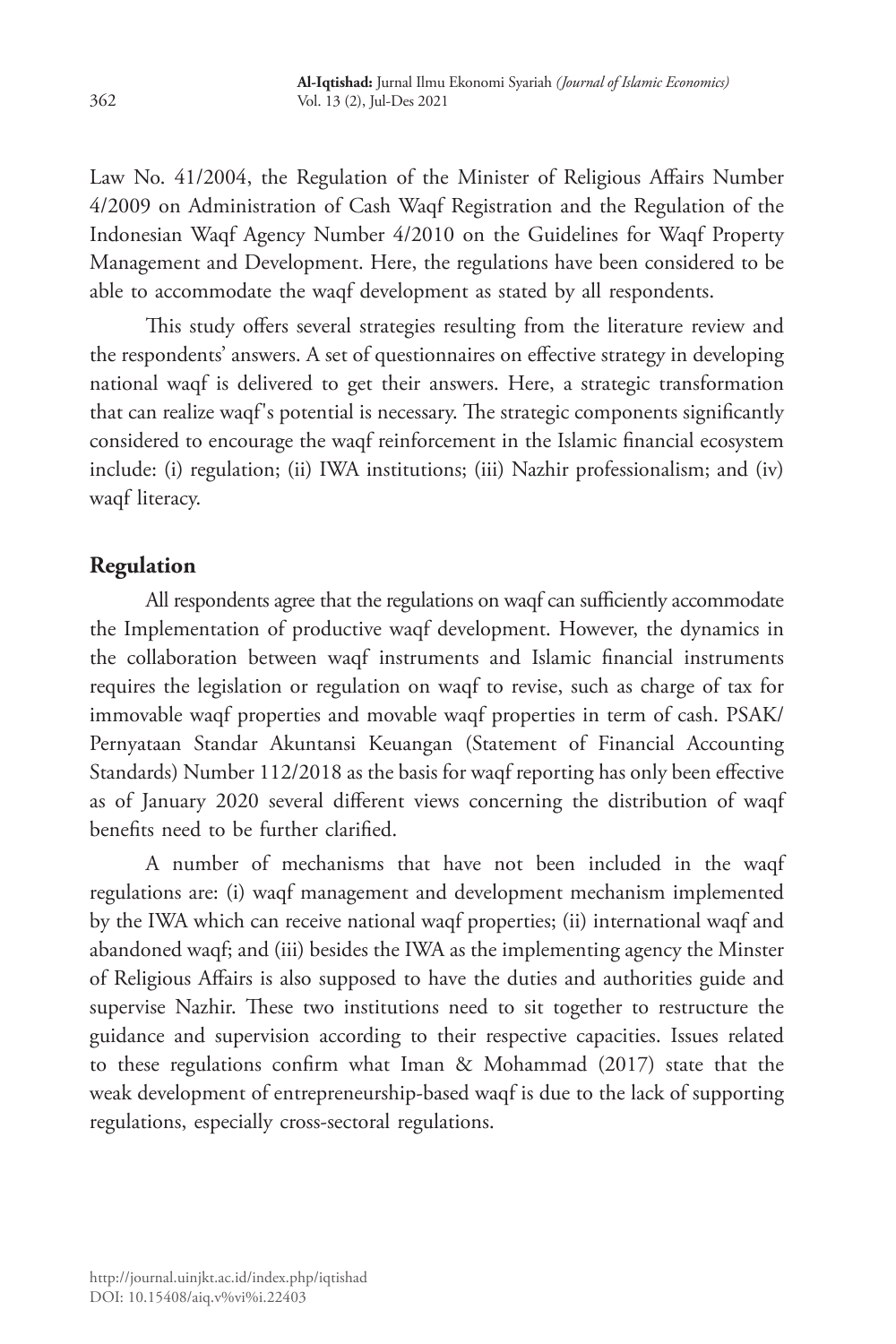### **Reinforcing the IWA Institution**

Article 47 paragraph 2 of the Law Number 41/2004 mentions that the Indonesian Waqf Agency is an independent institution carrying out its duties. The synergy between the Ministry of Religious Affairs and the IWA is to support the national waqf development in which the Ministry does not have specific duties and functions. In regard to the task distribution, the duties and authorities of each entity should be further clarified, especially in waqf property management performed by Nazhir as the party entrusted with it.

There needs to be further discussion on the role of IWA as the parent institution to Nazhir, mainly in dismissing and replacing them as stated in Article 49 paragraph (1d) of Law Number 41/2004. To accelerate the development of productive national waqf, the IWA representatives spread across 34 provinces and cities also need to reinforce. Currently, the IWA representatives have not performed adequately due to funding issue. In this study, the strategy to reinforce the IWA institution supports Budiman's argument (2011), claiming that IWA and Nazhir are the most needed aspect in waqf management reinforcement.

Basically, the position of IWA in the constitutional structure needs reinforcement considering various state institutions have been categorized as Non-Structural Institutions after the reform era. These Non-Structural Institutions are subject to several types of legislation, including the Laws, Government Regulations, Presidential Regulations, and Presidential Decrees. In terms of duties, some Non-Structural Institutions supervise government duties, some help with government administration, and some are even independent. Until now, no standardization has been made in the formation of Non-Structural Institutions, which consequently leads to various forms.

Reffering to point c, the IWA was formed as an independent body based on the Law No. 41/2004. However, the name of IWA is not listed in the registration of Non-Structural Institutions based on the laws isued by the Ministry of State Secretariat. Currently, the IWA is funded by the Ministry of Religious Affairs. This is following Article 59 of the Law No. 41/2004 which states "For the Indonesian Waqf Agency to perfrom their duties, the Government is obliged to assist their operational costs" and Article 52 paragraph (1) of the Government Regulation No. 42/2006 on the Implementation of the Law No. 41/2004 on Waqf saying "The financial assistance for the IWA is charged to the State Budget for the first 10 (ten) years through the Ministry of Religious Affairs budget and extendable". Therefore, the challenge faced by the IWA representatives that have been formed in 34 provinces is funding issue.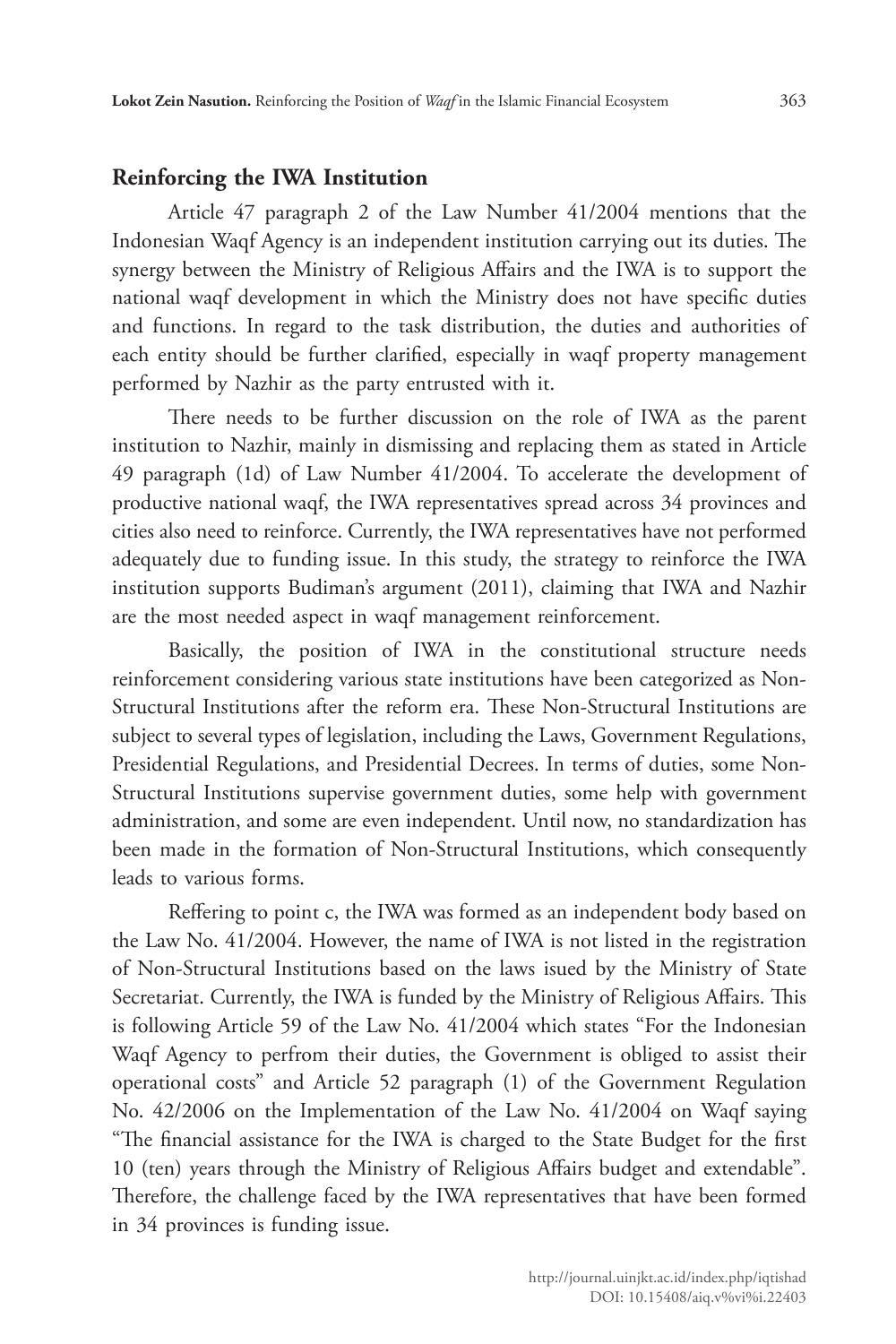## **Nazhir Professionalism**

To develop productive waqf, the central Nazhir is required to own professional management and development skills. On average, the Nazhir are said to not have been competent in managing productive waqf. To this end, education and training will help improve their skills to adequately manage and develop waqf in the Islamic economics and financial sector.

Besides managerial skill, the criteria that they must meet are strong entrepreneurial skill and business partnership strategy. Their lack of professionalism has led to the needs for management transformation, one of which is the significant involvement of the Ministry of Religious Affairs in the waqf development. The majority of respondents acknowledge that the Ministry of Religious Affairs should directly handle the development, whereas the IWA is responsible for managing waqf properties.

## **Waqf Literacy**

Literacy has become a significant issue in developing productive waqf. Even though waqf has practically existed along with the arrival of Islam in Indonesia, the public is not very much familiar with it compared to zakat. Relevant to the survey conducted by the Ministry of Religious Affairs, the *Badan Amil Zakat Nasional*/ BAZNAS (National Amil Zakat Agency) and the Indonesian Waqf Agency recorded the Waqf Literacy Index with a total score of 50.48, which is low, in 2020 (*Badan Wakaf Indonesia*, 2020).

The three respondent groups agree that the public is unfamiliar with waqf. The expert respondents even claim that literacy is a key factor in transforming the Islamic financial sector. This means all respondents have considered that improving waqf literacy is essential. The Indonesian Waqf Agency and Nazhir are the right entities or parties to improve education and literacy and socialize it to the wider community.

## **Conclusion**

Waqf product variants have evolved from religious and social purposes to productive waqf in which its management requires more professionalism by implementing good governance. The nature of waqf which must maintain the basic value of the properties handed over by the *wakif* (donor) is a challenge for Nazhir as the waqf organizers. The potential for collecting waqf properties has been wide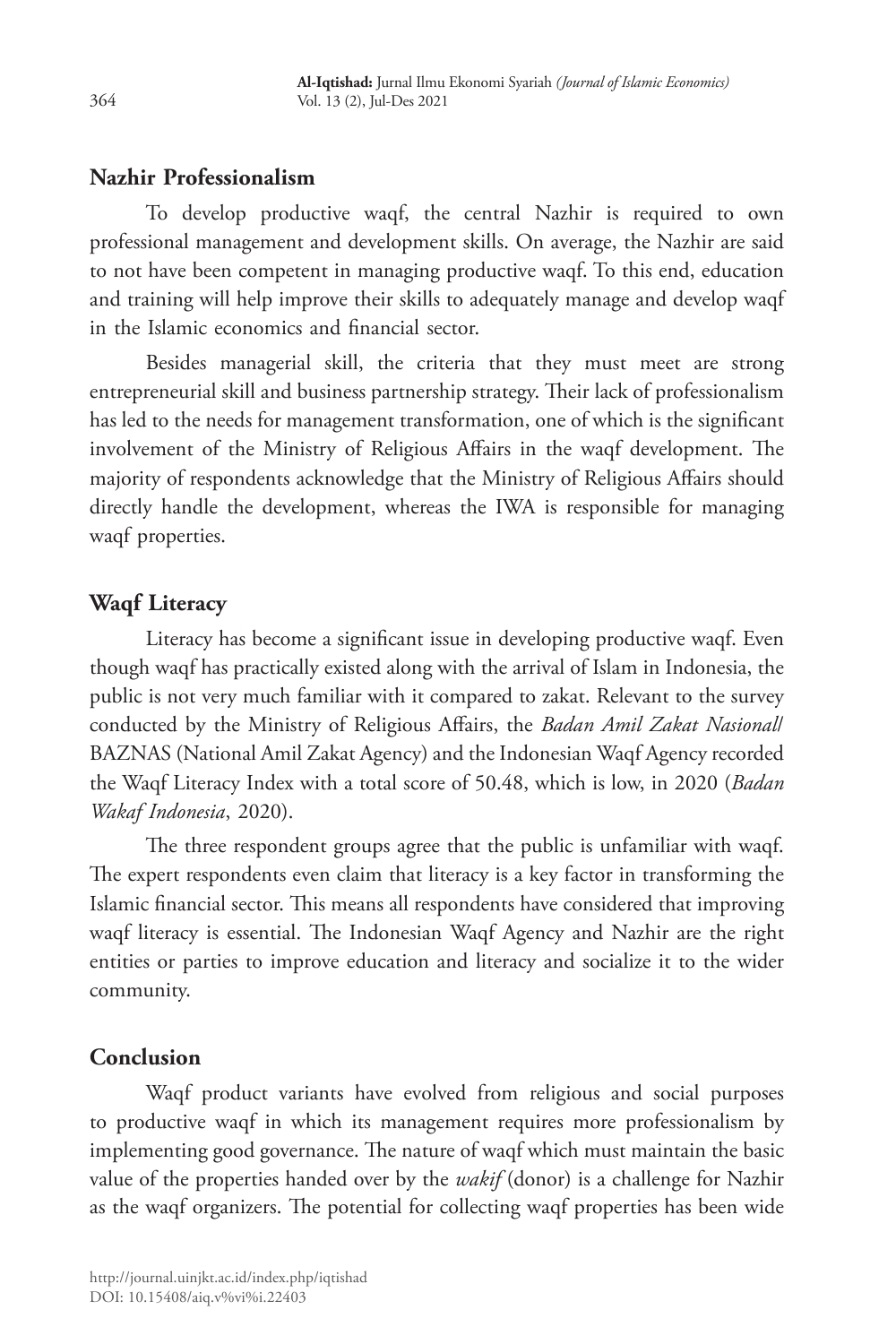open, supported by a strong and integrated waqf system with other sharia financial ecosystems that have already been running. Besides maintaining the value of the properties, another challenge is after being transformed into productive waqf, the properties become a capital that has a low or even zero cost of fund.

Reinforcing the national waqf system is a priority to take immediately. The IWA which is formed to work independently and professionally is supposedly recognized as a national and international institution that manages and develops waqf properties. Being in charge of guiding and supervising Nazhir, its position needs to be reinforced to encourage them to be more competent, skilful and professional. In addition, its duties as a guide and supervisor must be different from the ones carried out by the Ministry of Religious Affairs. Basically, its duties and roles in managing waqf have not been thoroughly regulated in the legislation because the recipient of the waqf is Nazhir. The takeover mechanism for abandoned waqf mentioned in the bill, for example, requires legal support. In addition, the waqf registration and administrative services available at the Offices of Religious Affairs, the Islamic Financial Institutions Recipient of Cash Waqf, and the Indonesia Stock Exchange are not integrated with the IWA. For this reason, the following four components: (i) regulation; (ii) IWA institution; (iii) Nazhir professionalism; and (iv) waqf literacy are essential to reinforce the position of waqf in the Islamic financial ecosystem.

Referring to the results and discussion, this study offers some suggestions to policymakers and institutions to reinforce the position of waqf in the Islamic financial ecosystem as follow: (i) recognizing the position of the Indonesian Waqf Agency in the national structure; (ii) strengthening the role of IWA in managing and developing waqf properties, particularly in term of acquisition or takeover; (iii) accelerating the data integration between the IWA and relevant institutions that manage waqf properties; (iv) clearly deciding the duties and authorities between the Ministry of Religious Affairs and the IWA in supervising Nazhir; (v) making regulations that help support the IWA in accelerating Nazhir's professionalism and transparency in managing waqf properties; (vi) the Ministry of Religious Affairs and the IWA are expected to increase the participation of Nazhir that are registered under the IWA; and (vii) waqf literacy which is conducted by the institutions within the Ministry of Religious Affairs and the IWA is supported by Nazhir in a massive, structured, and systematic manner. The suggestion to increase the number of research on waqf can help dig deeper into Nazhir competence according to the formulation set in the Waqf Core Principles (WCP).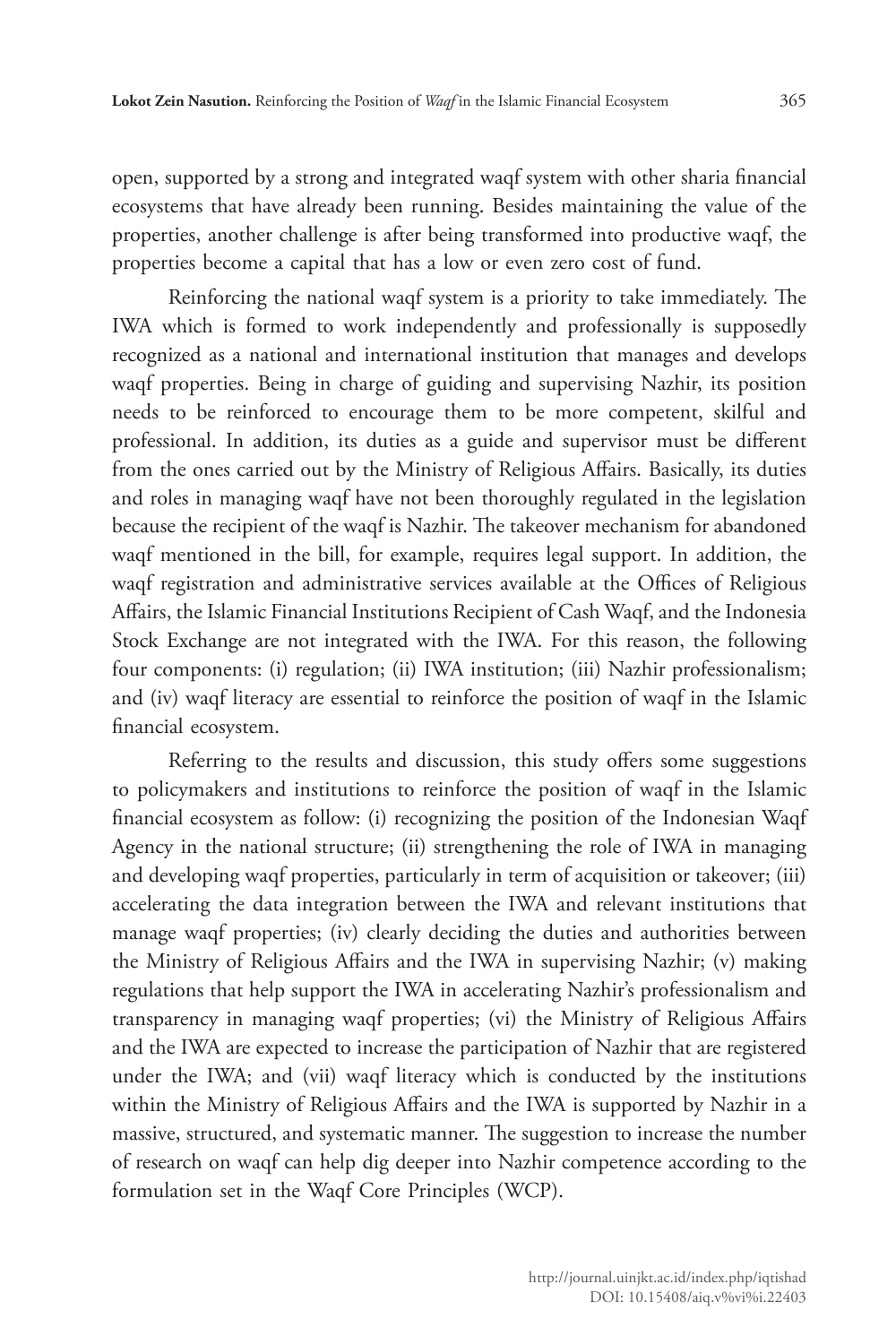## **References**

- Abdul Latif, S., Nik Din, N. M., & Mustapha, Z. (2018). The Role of Good Waqf Governance in Achieving Sustainable Development. *Environment-Behaviour Proceedings Journal*, *3*(7), 1-6. https://doi.org/10.21834/e-bpj.v3i7.1292
- Ahmed, E. R. (2014). ISLAMIC SUKUK: Pricing Mecanism and Rating Md. Aminul Islam Tariq Tawfeeq Yousif Alabdullah Contribution/Originality 2. Concept of Sukuk. *Journal of Asian Scientific Research*, *4*(11), 640–648.
- Ahyar, M. K. (2020). Halal Industry and Islamic Banking: A Study of Halal Ecosystem Regulation in Indonesia. *Journal of Finance and Islamic Banking*, *2*(2), 165–182. https://doi.org/10.22515/jfib.v2i2.1929
- Antara, P. M., Musa, R., & Hassan, F. (2016). Bridging Islamic Financial Literacy and Halal Literacy: The Way Forward in Halal Ecosystem. *Procedia Economics and Finance*, *37*(December), 196–202. https://doi.org/10.1016/s2212- 5671(16)30113-7
- Atan, N. A. B., & Johari, F. B. (2017). A review on literature of Waqf for poverty alleviation between 2006-2016. *Library Philosophy and Practice*, *2017*(1), 1-32
- Budiman, A. A. (2011). Akuntabilitas Lembaga Pengelola Wakaf. *Walisongo: Jurnal Penelitian Sosial Keagamaan*, *19*(1), 75-102. https://doi.org/10.21580/ ws.2011.19.1.213
- BWI (Badan Wakaf Indonesia). 2020. Profile Badan Wakaf Indonesia. http://www. bwi.go.id
- Dahlan, R. (2016). Análisis Kelembagaan Badan Wakaf Indonesia. *Esensi*, *6*(1), 113–124. https://doi.org/10.15408/ess.v6i1.3125
- Darwanto, Roessali, W., Woyanti, N., Salam, A. N., & Santosa, P. B. (2019). Sharia Microfinance Institutions Financing Model for Strengthening Agricultural Sector. *IOP Conference Series: Earth and Environmental Science*, *292*(1). 1-8 https://doi.org/10.1088/1755-1315/292/1/012016
- Doggett, A. M. (2005). Root Cause Analysis: A Framework for Tool Selection. *Quality Management Journal*, *12*(4), 34–45. https://doi.org/10.1080/1068 6967.2005.11919269
- Fitri, R., & Wilantoro, H. P. (2018). Analisis Prioritas Solusi Permasalahan Pengelolaan Wakaf Produktif (Studi Kasus Kabupaten Banjarnegara). *Al-Muzara'ah*, *6*(1), 41–59. https://doi.org/10.29244/jam.6.1.41-59

Gregory, A. J., & Jackson, M. C. (1992). Evaluation methodologies: A system for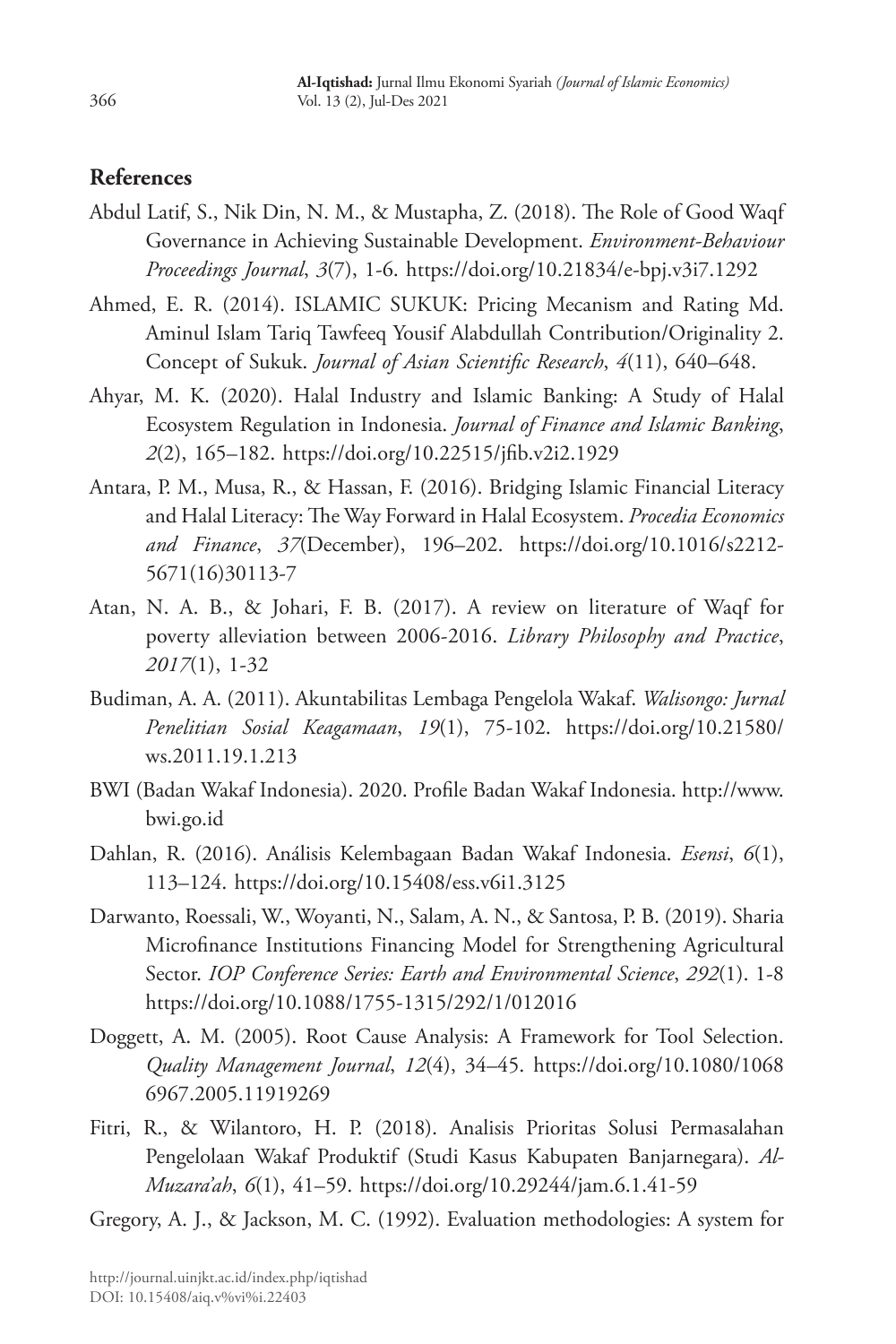use. *Journal of the Operational Research Society*, *43*(1), 19–28. https://doi. org/10.1057/jors.1992.3

- Iman, A. H. M., & Mohammad, M. T. S. H. (2017). Waqf as a framework for entrepreneurship. *Humanomics*, *33*(4), 419–440. https://doi.org/10.1108/ H-01-2017-0015
- Kementerian Agama. 2020. Sistem Informasi Wakaf (Siwak). http://siwak.kemenag. go.id
- Khalfan, K. A. (2014). Waqf as a Model for Production and Conservation of Architectural Heritage. *Global Journal Of Human-Social Science: D History Archaeology & Anthropology*, *14*(3), 1-9.
- Khusaeri, K. (2015). Wakaf Produktif. *Al-A'raf : Jurnal Pemikiran Islam Dan Filsafat*, *12*(1), 77-95. https://doi.org/10.22515/ajpif.v12i1.1185
- Mansori, S., Kim, C. S., & Safari, M. (2015). A Shariah Perspective Review on Islamic Microfinance The Predictive Effect of Positive Emotion on the Individual Work Performance In Banking Industry In Malaysia View project Intrapreneurial Behavior and individual characteristics View project A Shariah P. *Asian Social Science*, *11*(9). 1-8. https://doi.org/10.5539/ass. v11n9p
- Muntaqo, F. (2015). Problems and Prospects of Productive Waqf in Indonesia. *Al-Ahkam*, *1*(25), 83-108. https://doi.org/10.21580/ahkam.2015.1.25.195
- Musari, K. (2017). *Waqf-Sukuk, Enhancing the Islamic Finance for Economic Sustainability in Waqf Sukuk, ENHANCING THE ISLAMIC FINANCE FOR ECONOMIC SUSTAINABILITY*. *November 2016*.
- Nassaji, H. (2015). Qualitative and descriptive research: Data type versus data analysis. *Language Teaching Research*, *19*(2), 129–132. https://doi.org/ 10.1177/1362168815572747
- Peraturan Badan Wakaf Indonesia Nomor 4 tahun 2010 tentang Pedoman Pengelolaan dan Pengembangan Harta Benda Wakaf
- Peraturan Menteri Agama Republik Indonesia Nomor 4 Tahun 2009 tentang Administrasi Pendaftaran Wakaf Uang
- Peraturan Pemerintah Nomor 28 Tahun 1977 tentang Perwakafan Tanah Milik
- Peraturan Pemerintah No 42 tahun 2004 tentang Pelaksanaan Undang-Undang Nomo 41 Tahun 2004
- Pitchay, A. A., Meera, A. K. M., & Saleem, M. Y. (2015). Factors influencing the behavioral intentions of muslim employees to contribute to cash-waqf